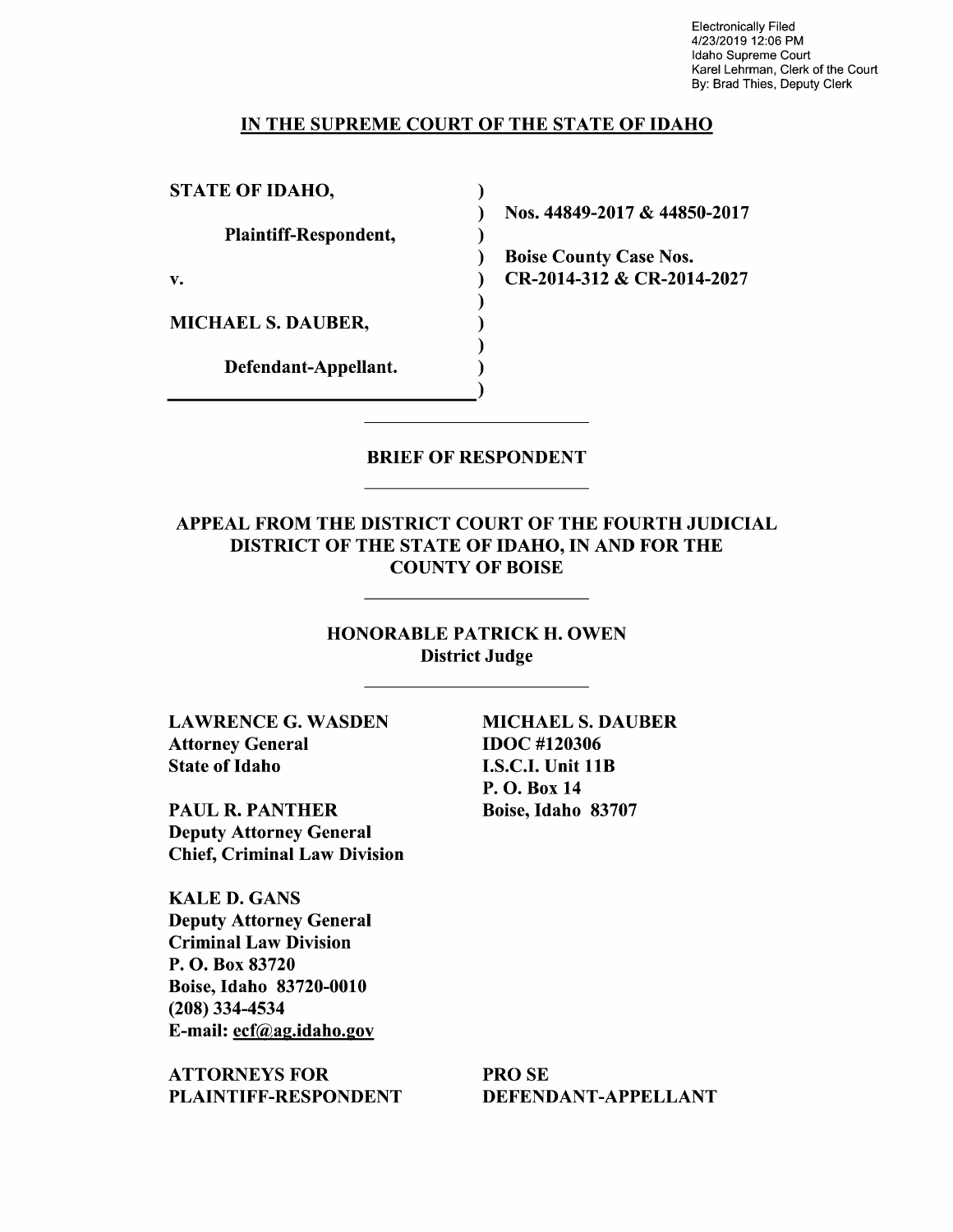## TABLE OF CONTENTS

| I. |                                                                                                        | Dauber Fails To Show That His Knowing, Voluntary,                                                                                                                                                           |  |  |  |
|----|--------------------------------------------------------------------------------------------------------|-------------------------------------------------------------------------------------------------------------------------------------------------------------------------------------------------------------|--|--|--|
|    | A.                                                                                                     |                                                                                                                                                                                                             |  |  |  |
|    | <b>B.</b>                                                                                              |                                                                                                                                                                                                             |  |  |  |
|    | $\mathcal{C}$ .                                                                                        | Dauber Has Failed To Preserve A Fundamental                                                                                                                                                                 |  |  |  |
|    | D.                                                                                                     | The Plea Agreement and Plea Colloquy Show<br>That Dauber's Plea Was Knowing, Voluntary,                                                                                                                     |  |  |  |
|    | E.                                                                                                     | The Agreement Not To Charge Dauber's Ex-Wife                                                                                                                                                                |  |  |  |
|    | F.                                                                                                     | Alternatively, Even If The District Court Applied<br>The Incorrect Legal Standard In Assessing Whether<br>There Was Coercion, The Proper Relief Would Be<br>A Limited Remand To Determine Probable Cause 16 |  |  |  |
| Π. | Dauber Fails To Show The District Court Abused Its<br>Discretion By Denying The Motion To Withdraw His |                                                                                                                                                                                                             |  |  |  |
|    | A.                                                                                                     |                                                                                                                                                                                                             |  |  |  |
|    | <b>B.</b>                                                                                              |                                                                                                                                                                                                             |  |  |  |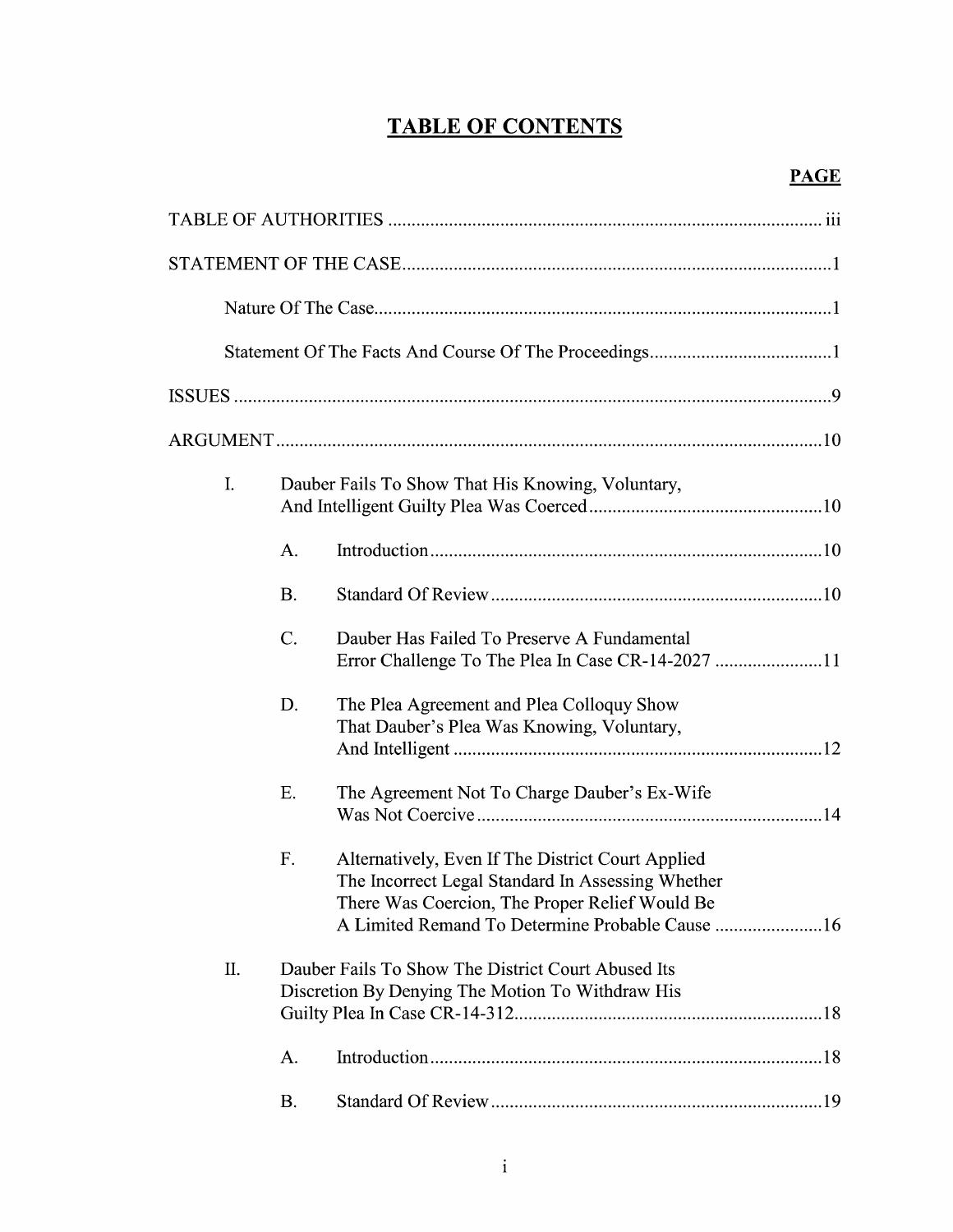|    | $\mathbf{C}$ . | The Court Correctly Determined That Dauber               |    |
|----|----------------|----------------------------------------------------------|----|
|    |                | Did Not Show A Just Reason To Withdraw His               |    |
|    |                |                                                          |    |
|    | D.             | Irrespective Of The Court's Decision On The              |    |
|    |                | Motion To Withdraw The Plea, Dauber Fails                |    |
|    |                | To Show An Abuse Of Discretion In Case                   |    |
|    |                | CR-14-2027 Because Dauber Never Filed A                  |    |
|    |                |                                                          | 22 |
| Ш. |                | Dauber Has Failed To State A Claim Of Ineffective        |    |
|    |                | Assistance Of Counsel; And Even Assuming He Has          |    |
|    |                | Sufficiently Articulated Such A Claim It Is Not Properly |    |
|    |                |                                                          |    |
|    |                |                                                          | 25 |
|    |                |                                                          | 26 |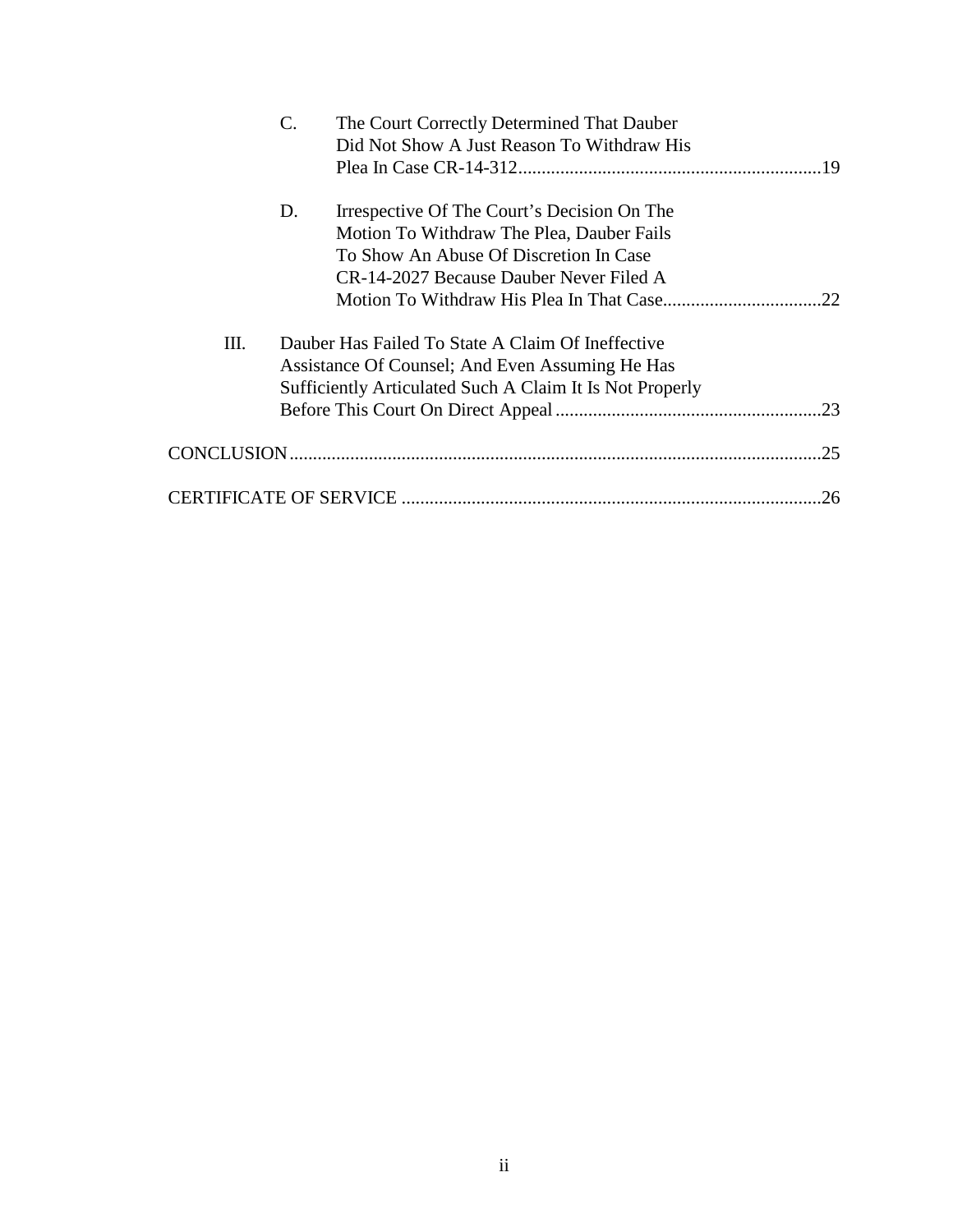## TABLE OF AUTHORITIES

| <b>PAGE</b><br><b>CASES</b>                                            |
|------------------------------------------------------------------------|
|                                                                        |
|                                                                        |
| Mata v. State, 124 Idaho 588, 861 P.2d 1253 (Ct. App. 1993) 14, 16, 17 |
|                                                                        |
| Patterson v. State, Dep't of Health & Welfare,                         |
|                                                                        |
|                                                                        |
|                                                                        |
|                                                                        |
|                                                                        |
|                                                                        |
|                                                                        |
|                                                                        |
|                                                                        |
|                                                                        |
|                                                                        |
|                                                                        |
|                                                                        |
|                                                                        |
| State v. Rodriguez, 118 Idaho 957, 801 P.2d 1308 (Ct. App. 1990)  19   |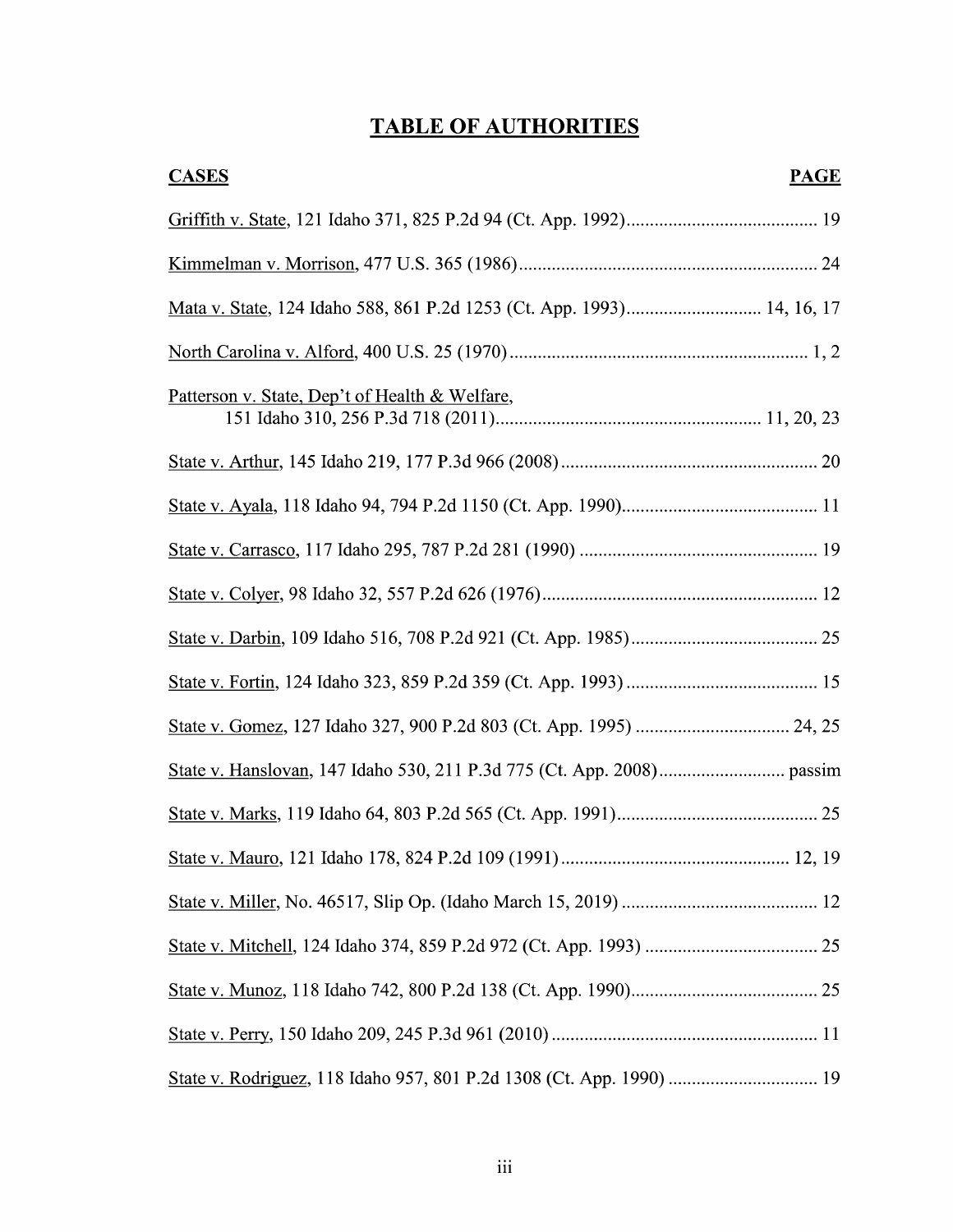## **RULES**

|--|--|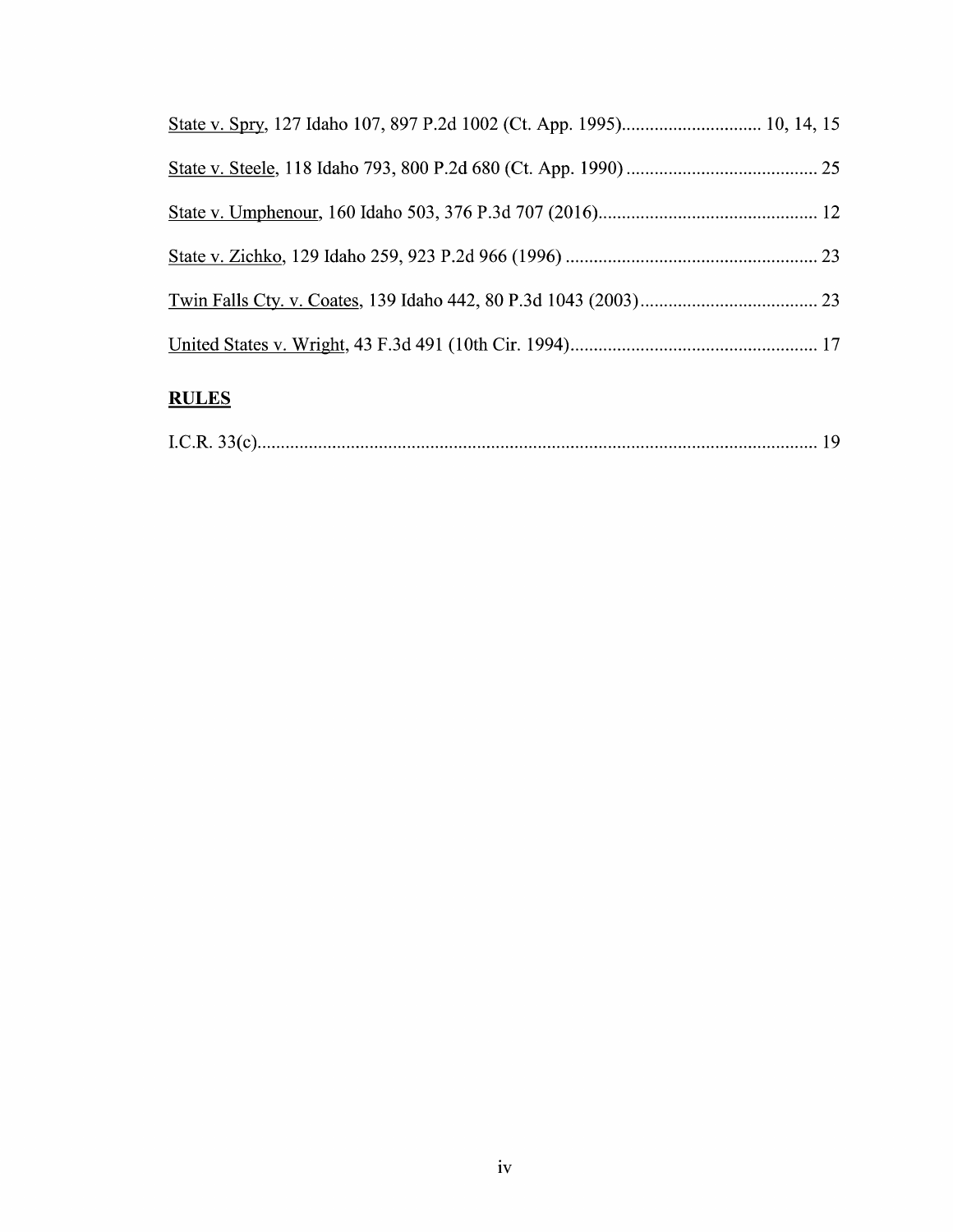#### STATEMENT OF THE CASE

#### Nature Of The Case

Michael S. Dauber appeals pro se from his judgment of conviction for seconddegree murder in case CR-14-312, and from his judgment of conviction for seconddegree murder in case CR-14-2027. Dauber claims the  $Alford<sup>1</sup>$  guilty pleas he entered in those cases, now consolidated on appeal, were coerced.

Dauber additionally appeals from the district court's order denying his motion to withdraw his guilty plea in case CR-14-312, claiming the court abused its discretion.

#### Statement Of The Facts And Course Of The Proceedings

In March of 2014, a grand jury indicted Dauber for the first-degree murder of Steven Kalogerakos. (R. vol. I, pp.33-35<sup>2</sup>.) Dauber was also indicted for failure to report a death to law enforcement and for use of a deadly weapon in the commission of a crime.  $(R. vol. I, pp.33-35.)$  Dauber entered a not-guilty plea and the case,  $CR-14-312$ , was set for trial.  $(R. vol. I, p.64.)$ 

<sup>&</sup>lt;sup>1</sup> North Carolina v. Alford,  $400$  U.S. 25 (1970).

The state Will use the following citations in this brief: "R. V01. I" refers to the 354-page volume that contains the clerk's record in CR-14-312. "R. V01. II" refers to the 213-page volume that contains exhibits and other pleadings relating to CR-14-312. "R. vol. III" refers t0 the 368-page volume that contains the clerk's record in CR-14-2027. "R. V01. IV" refers to the 405-page volume that contains exhibits and other pleadings relating to CR-14-2027. "2/20/15 Tr." refers t0 the 76-page transcript of the preliminary hearing that was held in CR-14-2027. " $6/14/14$  Tr." refers the plea hearing and " $10/28/16$  Tr." refers to the sentencing hearing, both of which can be found in the 72-page transcript. "PSI vol. IV" refers to the 107-page fourth volume of the presentence investigation. Finally, "10/25/16 Tr." and "10/27/16 Tr." respectively refer to the two hearings on Dauber's motion to withdraw his plea, both of which are found in the 40-page transcript.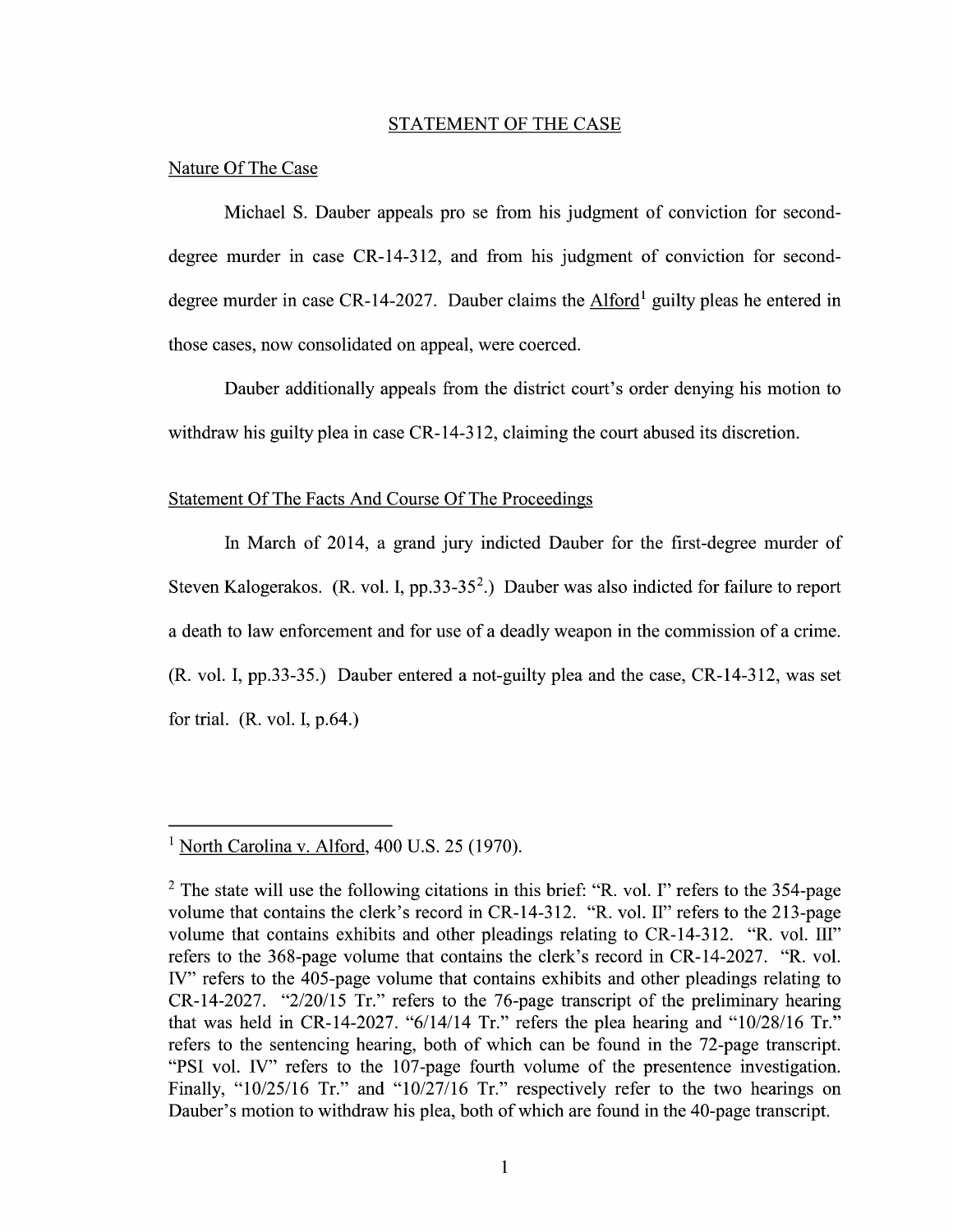Thereafter, in December 0f 2014, the state filed an information charging Dauber with the first-degree murder of Joshua Reddington. (R. vol. III, pp.98-100.) The state also charged Dauber with use of a deadly weapon in the commission of a crime. (R. vol. III, pp.98-100.) In this new case,  $CR-14-2027$ , the state filed a notice of intent to seek the death penalty.  $(R. \text{ vol. III}, \text{ pp.49-52.})$  Following a preliminary hearing  $(R. \text{ vol. III},$ pp.105-22) Dauber was bound over to district court (R. V01. III, pp.94-97, 123). He pleaded not guilty and the case was set for tria. (R. V01. III, p. 145.)

In January 0f 2016, the district court referred the cases to another district court judge "for criminal mediation pursuant to [Idaho] Criminal Rule  $18.1$ ." ( $10/27/16$  Tr., p.22, Ls.19-22.) That mediation, which was attended by the state, Dauber, his attorneys from both cases, and the mediating judge, took place "0n June 2nd and June 3rd."  $(10/27/16$  Tr., p.22, L.25.)

The mediation was initially unsuccessful. "Judge Ryan advised [the district court] that while the parties had mediated in good faith, they were unable to conclude a successful mediation; however, [Judge Ryan] was hopeful that the parties would keep an open mind and perhaps be open to reopening the mediation."  $(10/27/16)$  Tr., p.23, Ls.2-6.) And that was what eventually occurred; the mediation "reengaged" and was ultimately "successfill." (10/27/16 Tr., p.23, Ls.7-9.)

The parties entered into a binding Rule 11 plea agreement stating, among other things, that the state would "file an Amended Information charging the Defendant with one count of second degree murder in each case"; Dauber would enter Alford guilty pleas in both cases; both parties would "stipulate that there is factual basis for the plea and ask the Court to take judicial notice of the preliminary hearing and grand jury transcripts as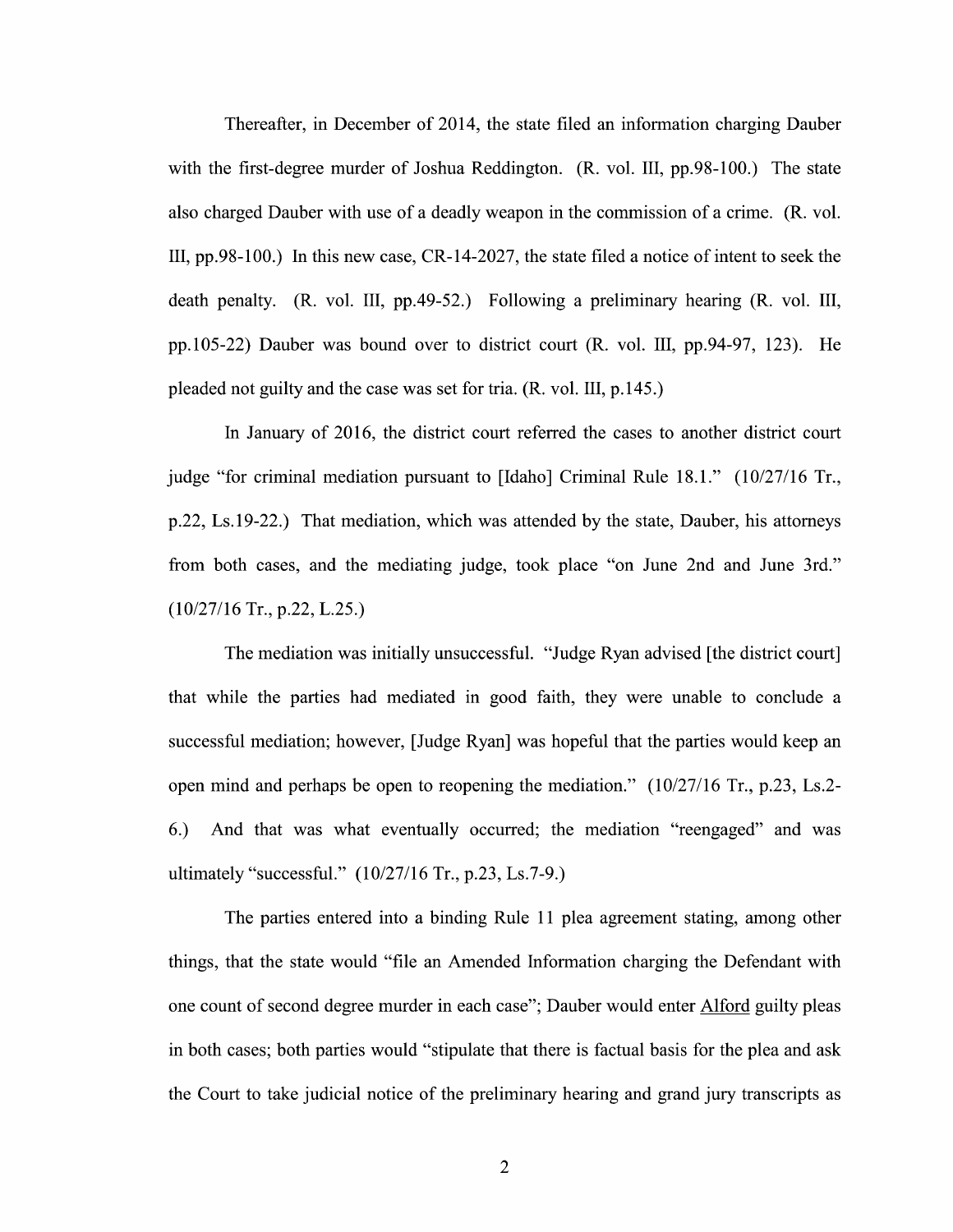providing a factual plea"; and "[t]he Court and all parties agree, and ask the Court to agree to bind itself, pursuant to [Idaho Criminal Rule] 11, to run the sentences on the two charges concurrent, Which shall have the effect of imposing the maximum possible sentence to seventeen (17) years of confinement fixed and life indeterminate in the penitentiary." (R. V01. I, pp.226-27.)

The district court subsequently informed the parties in chambers "that While agreeing to a binding Rule 11 plea agreement is not the standard or practice of this Court," it "would agree to be bound by the negotiation that had been concluded by the parties." (10/27/16 Tr., p.23, Ls.12-18.) The district court accordingly signed and agreed to the Rule 11 agreement, as did the mediating judge, and the parties. (R. V01. I, p.228; 10/27/16 Tr., p.23, Ls.19-22.)

That same day, Dauber filled out a guilty plea advisory form. (R. vol. I, pp.229-37; R. V01. III, pp.245-52.) In the section asking if "any other promises" had been made to influence his decision to plead guilty, Dauber wrote that "st will not pursue fraud charges associated w/ [Dauber's ex-wife<sup>3</sup>] receiving  $\Delta$ 's VA. benefits." (R. vol. I, p.233; R. vol. III, p.249.) In response to the questions asking " $\lfloor d \rfloor$ o you understand that no one, including you attorney, can force you to plead guilty in this case," and "[a]re you entering your plea freely and voluntarily," Dauber circled "YES." (R. vol. I, p.237; R. vol. III, p.252.) The form additionally stated "I have answered the questions on pages 1-7 of this p.252.) The form additionally stated "I have answered the questions on pages 1-7 of this Guilty Plea Advisory form truthfully, understand all 0f the questions and answers herein,

<sup>&</sup>lt;sup>3</sup> The record alternatively refers to the same individual as Dauber's "ex-wife" and his "wife." For consistency the state will simply refer to Dauber's "ex-wife." Additionally, quotations from Dauber's handwritten pleadings below, and briefing 0n appeal, will be reproduced with corrected capitalization.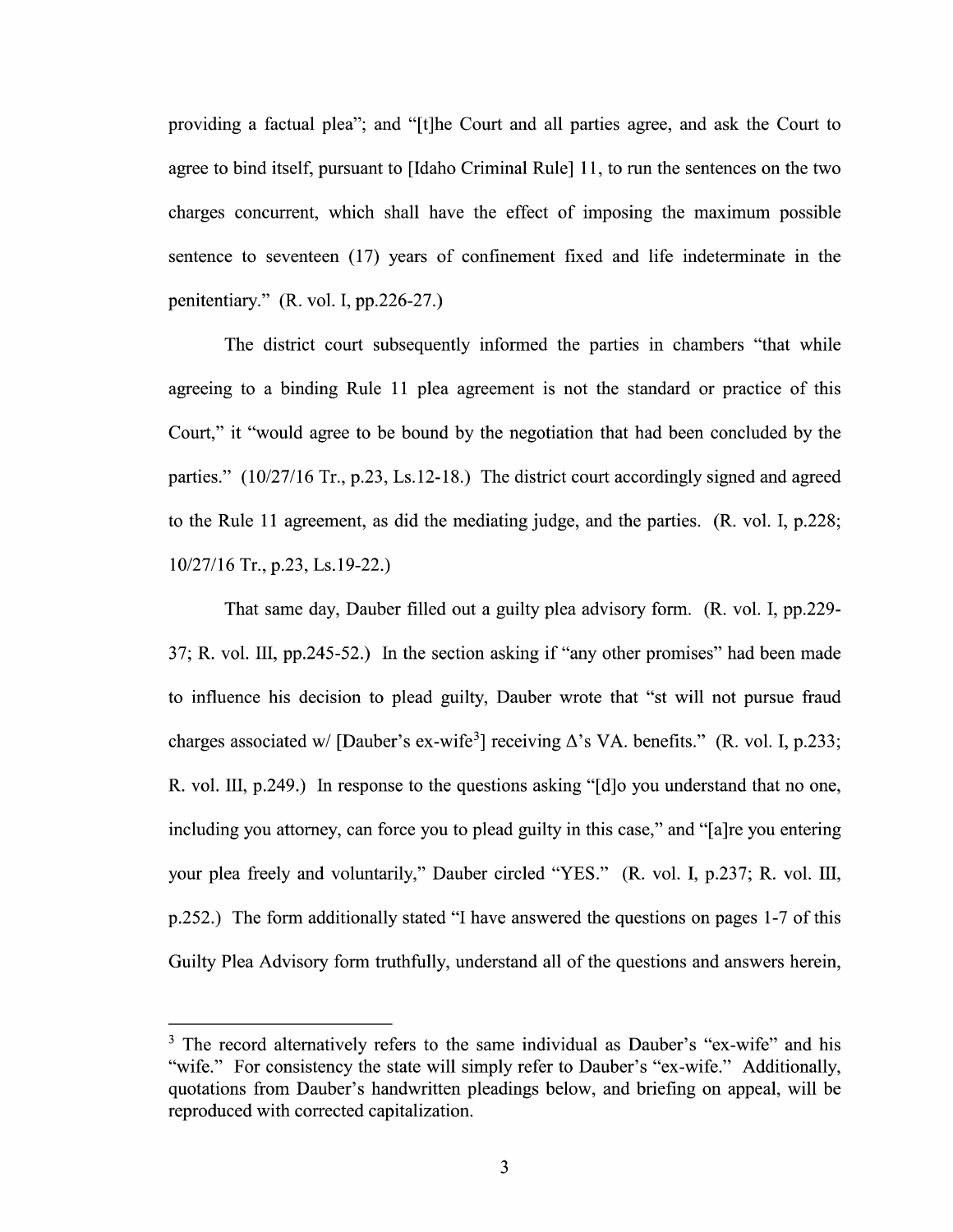have discussed each question and answer with my attorney,  $\dots$  have completed this form freely and voluntarily," and that "no one has threatened me tod0 so." (R. V01. I, p.237; R. vol. III, p.252.) Dauber signed and dated the guilty plea advisory form. (R. vol. I, p.237; R. V01. III, p.252.)

Pursuant to the plea agreement, the state filed an amended information in each case, charging Dauber with one count of second-degree murder in each case. (R. vol. I., pp.222-23; R. vol. III, pp.257-59.) The district court and Dauber had a lengthy, comprehensive colloquy in which Dauber affirmed, among other things, that no one "threatened [him] or anyone close to [him]" to secure the plea. (6/14/16 Tr., p.14, Ls.8- 10.) The district court accepted Dauber's guilty pleas in both cases, Which it found "were made freely and voluntarily," and set the matter for sentencing 0n October 28, 2016.  $(6/14/16$  Tr., p.21, L.25 – p.23, L.19; R. vol. I, p.241.)

On October 11, 2016, the district court's clerk received a letter from Dauber. (R. vol. I, p.242; R. vol. II<sup>4</sup>, p.204; R. vol. III, p.263;  $10/27/16$  Tr., p.24, L.25 – p.25, L.3.) The district court did not read it at that time, "was not informed of its contents," and returned the original letter and copies to counsel. (10/27/16 Tr., p.25, Ls.4-19; R. vol. I, p.242; R. V01. III, p.263.) That same day, Dauber's counsel met with the district court, to

<sup>&</sup>lt;sup>4</sup> Volumes II and IV of the clerk's record, as well as the transcripts of the 10/25/16 and 10/27/16 hearings on the plea withdrawal motion, were originally filed under seal with this Court pursuant to the district court's order. (See  $10/27/16$  Tr., p.39, Ls.7-23.) Dauber, through prior appellate counsel, requested that these items be unsealed "in order for him to pursue the issue he intends to raise on appeal." See Mot. to Unseal Sealed Records and Transcripts and Statement in Support Thereof, p.1. On December 19, 2018, this Court granted that motion.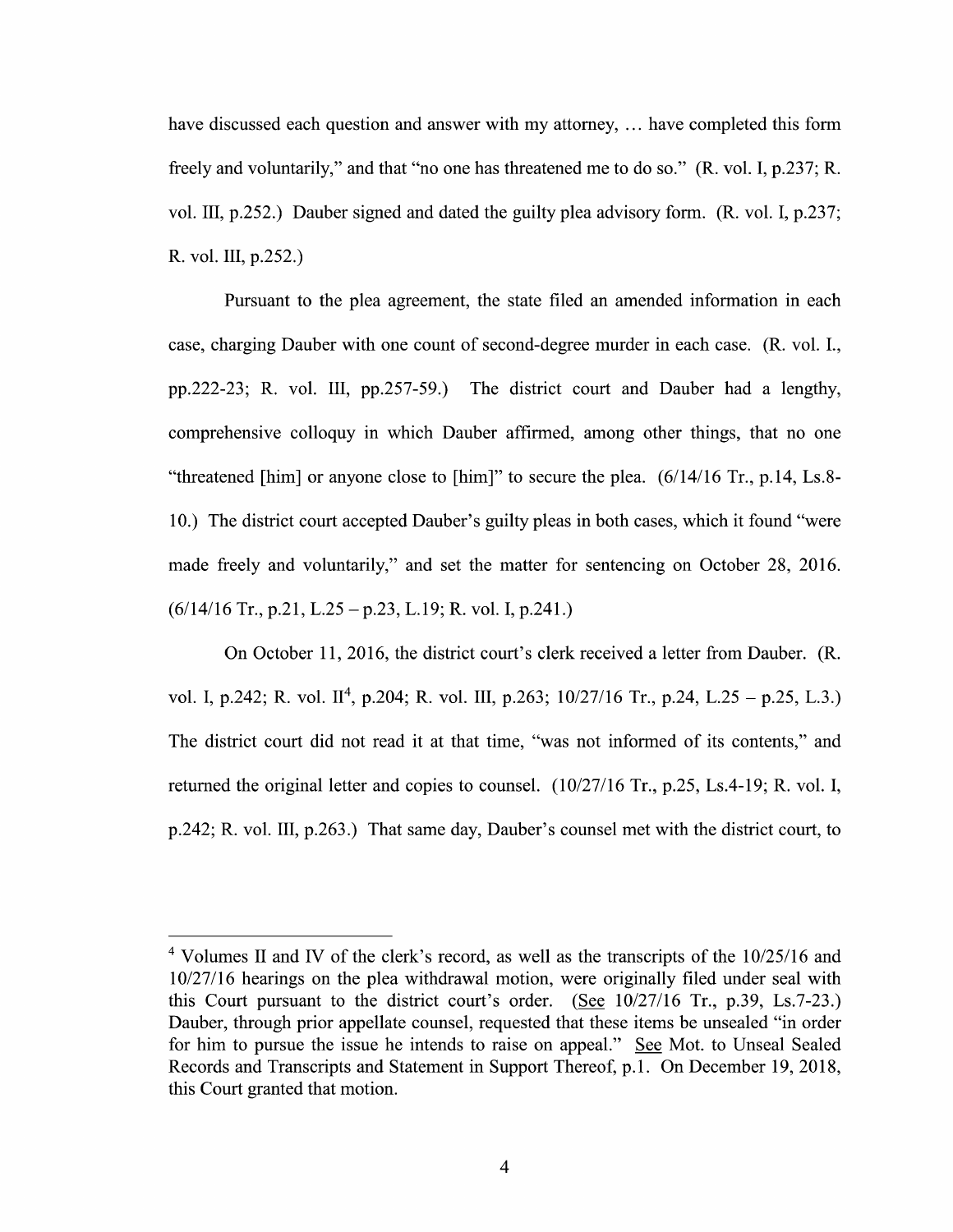advise it that "there was some concern that Mr. Dauber wanted to file a motion for leave to withdraw his guilty plea."  $(10/25/16$  Tr., p.2, Ls.6-18.)

On October 13, 2016, Dauber mailed a handwritten "motion to withdraw<sup>[]</sup> guilty plea" in the CR-14-2027 case. (10/25/16 Tr., p.2, Ls. 19-21; <u>see</u> R. vol. II, pp.205-06.) Because the district court would not "receive motions unless they're filed by counsel," the "motion" was returned to Dauber.  $(10/25/16$  Tr., p.2, Ls.21-23.) Consequently, no motion to withdraw the plea was ever filed in the CR-14-2027 case. (See R. vol. III; 10/27/16 Tr., p.38, Ls.15-17.)

On October 17, 2016, Dauber's counsel filed a motion to withdraw Dauber's guilty plea in case CR-14-312. (R. vol. II, pp.78-80.) Dauber's counsel thereafter filed a memorandum of support (R. vol. II, pp.81-85) and a supplemental memorandum of support (R. vol. II, pp.126-29), which included three attachments: Exhibit A, which was the handwritten letter previously sent to the court on October 11 (R. vol. II, p.204); Exhibit B, which was the "motion" Dauber attempted to file in case CR-14-2027, but which the district court did not accept  $(R. \text{ vol. II, pp.205-06})$ ; and Exhibit C, which was "a copy of a  $\ldots$  handwritten letter that Mr. Dauber wrote  $\ldots$  dated August 21st, 2016 to [counsel in the CR-14-2027 case] regarding his desire to withdraw his guilty plea and the reasons stated in the letter"  $(10/25/16 \text{ Tr.}, p.4, L.23 - p.5, L.2; R.$  vol. II, p.207). Finally, Dauber submitted an initially unsigned affidavit, Which the court later accepted at the hearing in a "signed and notarized" form with handwritten interlineations.  $(10/25/16 \text{ Tr.},$ p.5, Ls.5-10; R. V01. II, pp.202-03.) Dauber's motion and the supporting materials generally argued, among other things, that his plea had been coerced and that he was innocent. (See R. vol. II, pp. 202-04, 205-06.)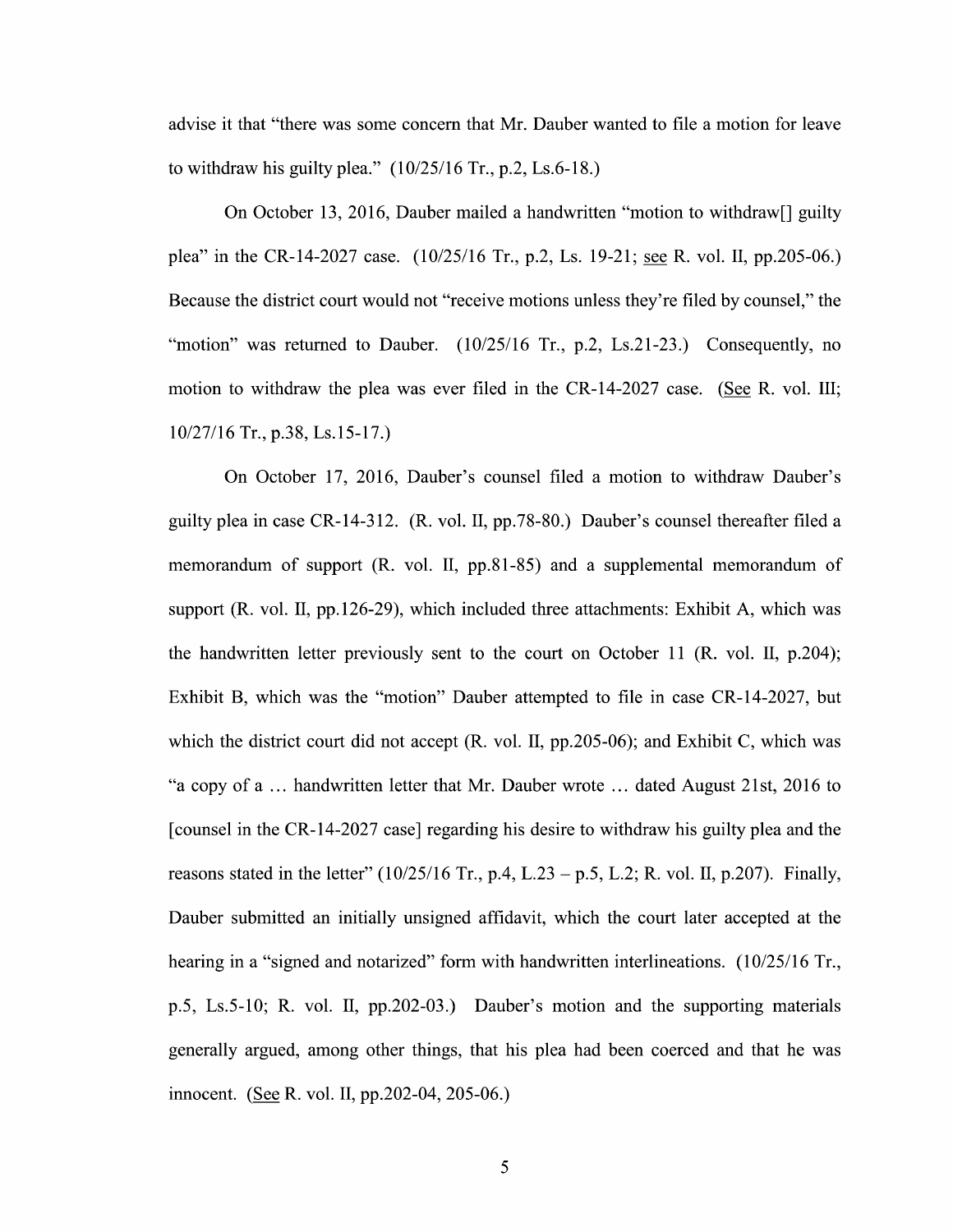The district court held a hearing on Dauber's motion to withdraw his plea. (10/25/16 Tr.) Dauber's counsel argued that Dauber was coerced into pleading guilty due to "being misled about the prosecution of [Dauber's ex-wife] for fraud."  $(10/25/16$  Tr., p.9, Ls.21-23.) According to counsel, it was Dauber's "perception at the mediation that the FBI said that [Dauber's eX-wife] would be prosecuted for fraud if the defendant did not accept the [sentence of] 17 to life."  $(10/25/16 \text{ Tr}, p.9, L.25 - p.10, L.3.)$  Counsel noted that Dauber "does not feel that he was coerced by any 0f his attorneys, including the attorneys in [case number CR-14-2027], in taking this plea bargain." {10/25/16 Tr., p.10, Ls.8-10.) Rather, "the coercion emanated from the misunderstanding about his exwife being prosecuted for fraud by taking military benefits."  $(10/25/16 \text{ Tr}., p.10, Ls.11-$ 13.) According to Dauber, "he researched it afterwards, and he determined that [the state] could not prove the fraud charges against his wife." (10/25/16 Tr., p.11, Ls.2-4.)

The hearing on the motion to withdraw was continued to a later date.  $(10/27/16$ Tr.) At the next hearing, the district court noted that it "reviewed the plea colloquy and the guilty plea advisory"; that it found "that Mr. Dauber's pleas were entered knowingly and intelligently and voluntary"; and that Dauber "knew the nature 0f the charges" and "was not coerced." {10/27/16 Tr., p.29, Ls.8-13.) His plea was therefore "constitutionally valid."  $(10/27/16 \text{ Tr.}, p.30, Ls.1-3.)$ 

The district court then considered whether Dauber had shown a "just reason" for withdrawing the constitutionally valid plea. (10/27/16 Tr., pp.30-37.) The court first pointed out that, because the district court agreed to impose the predetermined Rule 11 sentence, Dauber "knew What the sentence would be." (10/27/16 Tr., p.31, Ls.3-9.) As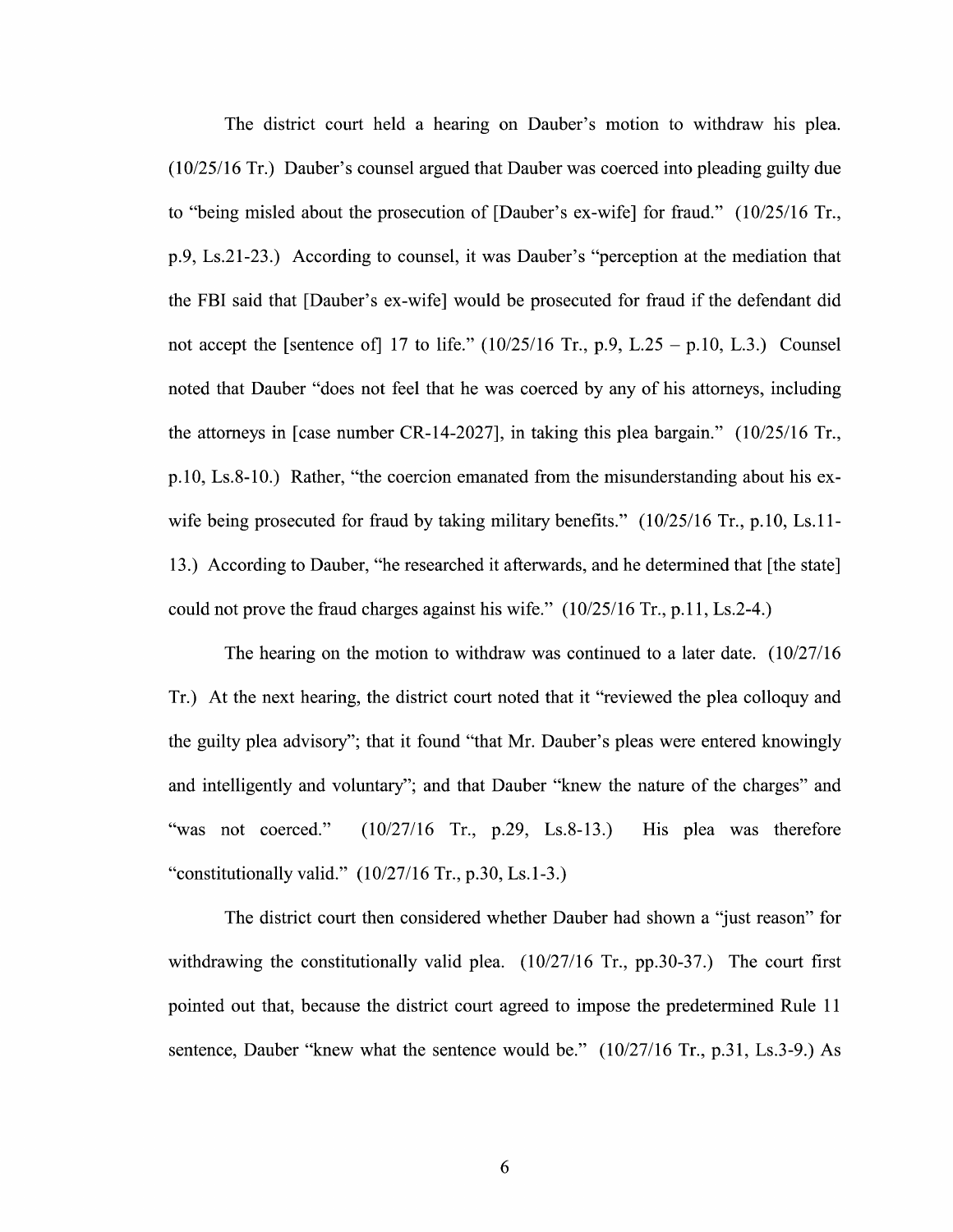such this was a case where the court could "temper its liberality by weighing the defendant's apparent motive" in filing the motion. (10/27/16 Tr., p.31, Ls.3-14.)

The district court concluded that Dauber failed to show a just reason for withdrawing his plea. As for Dauber's claims of innocence, the district court found that it was "settled that a denial of factual guilt is not a just reason for the later withdrawal of a plea in cases Where there is some basis in the record of factual guilt." (10/27/16 Tr., p.31, Ls.21-24.) And the court concluded there was such a factual basis here, which Dauber himself admitted to.  $(10/27/16 \text{ Tr}., p.32, L.2 - p.33, L.10 (citing (6/14/16 \text{ Tr}., p.15, L.17))$  $-p.16, L.2).$ 

Turning to the alleged coercion, the district court concluded that the "agreement not to charge" Dauber's ex-wife "did not describe coercive circumstances" but was "simply the normal consequences of a negotiation in a criminal process."  $(10/27/16 \text{ Tr.},$ p.34, Ls.4-7.) The court pointed out that the "discussions about charging the wife occurred during plea negotiations" where defense counsel "would have been present," and where Dauber "was free to accept or reject the offers" made by the state.  $(10/27/16$ Tr., p.34, L.19 – p.35, L.2.) The district court found it had "every confidence that proper plea negotiation procedures were used because they were being managed by Judge Ryan in a judicially authorized criminal mediation."  $(10/27/16$  Tr., p.36, Ls.8-11.) The court additionally concluded that none of the miscellaneous justifications Dauber asserted for withdrawing his plea rose "to the level of just reason" to withdraw the plea.  $(10/27/16$ Tr., p.36, L.15 – p.37, L.21.)

Finally, the district court made the following finding: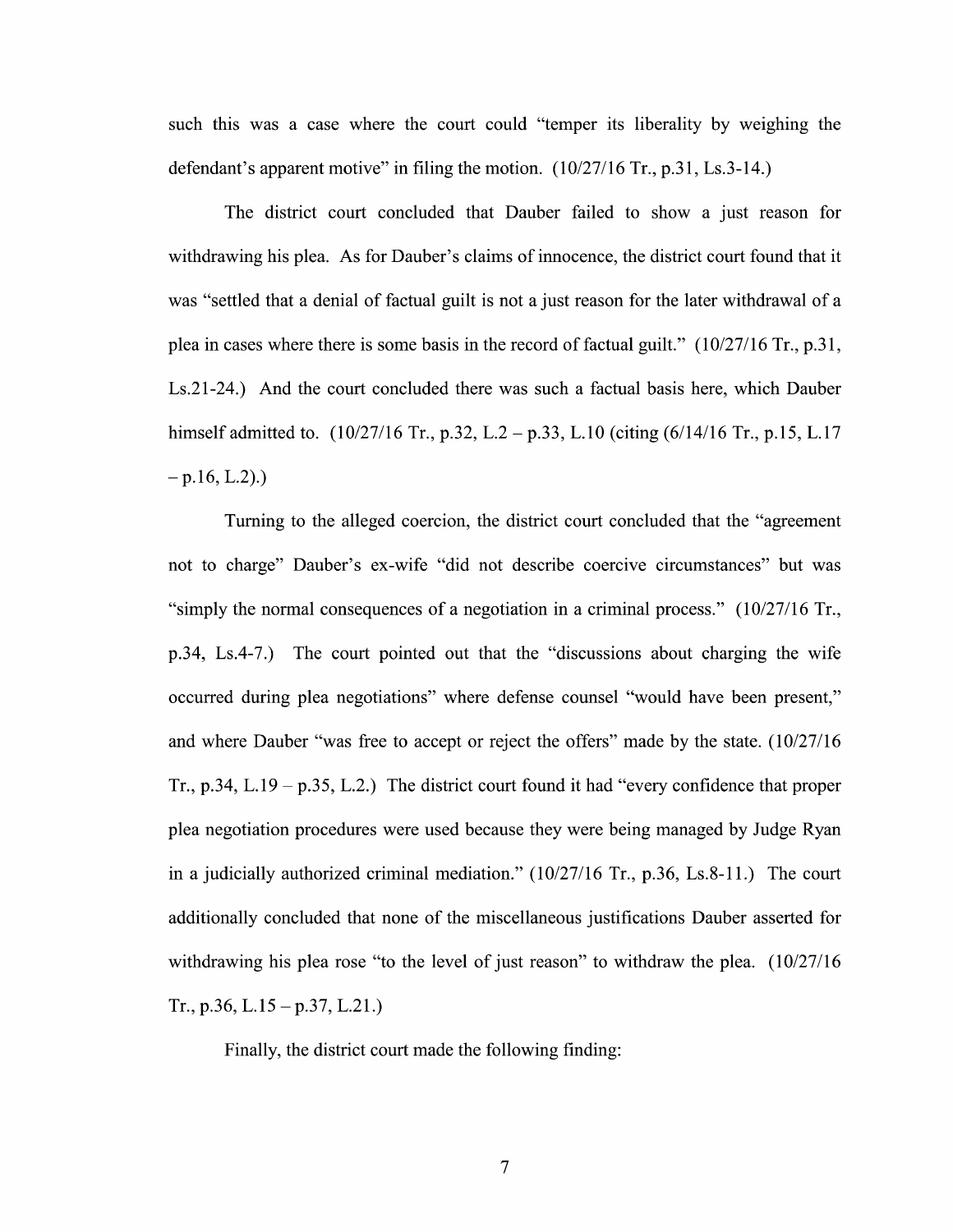I've also considered the defendant's motive. And I conclude that I am persuaded that the significant delay between the entry 0f the guilty plea on June 14th and the first filing 0f the motion, which could be either October 11th or October 13th, or the earlier letter to counsel of August 11th, that that delay suggests that there is an aspect 0f this that is simply Mr. Dauber's realization that the day of reckoning is coming soon, and it may be a much more sobering thought than he had thought when he entered his guilty plea.

#### $(10/27/16$  Tr., p.37, L.25 – p.38, L.9.)

Because Dauber failed to show his plea was constitutionally invalid, and because he failed to show a just reason to withdraw the plea, the district court accordingly denied "the motion to withdraw the guilty plea in the 312 case."  $(10/27/16 \text{ Tr.}, p.38, Ls.10-16.)$ The court also noted that "[n]o such motion was put forward in the 2027 case."  $(10/27/16$  $Tr., p.38, L.17.$ 

Dauber was sentenced according to the Rule 11 plea agreement.  $(10/28/16 \text{ Tr}$ , p.70, L.15 – p.71, L.19.) He received concurrent life sentences with 17 years fixed in both cases.  $(10/28/16 \text{ Tr}$ , p.70, L.15 – p.71, L.19; R. vol. I, pp.248-52; R. vol. III, pp.268-72.) Dauber timely appealed<sup>5</sup> from the judgments of conviction. (R. vol. I, pp.264—68; R. vol. 111, pp.284—88, 309, 31 1—17.)

 $5$  The two cases have since been consolidated on appeal under no. 44849. (R. vol. III, p.310.)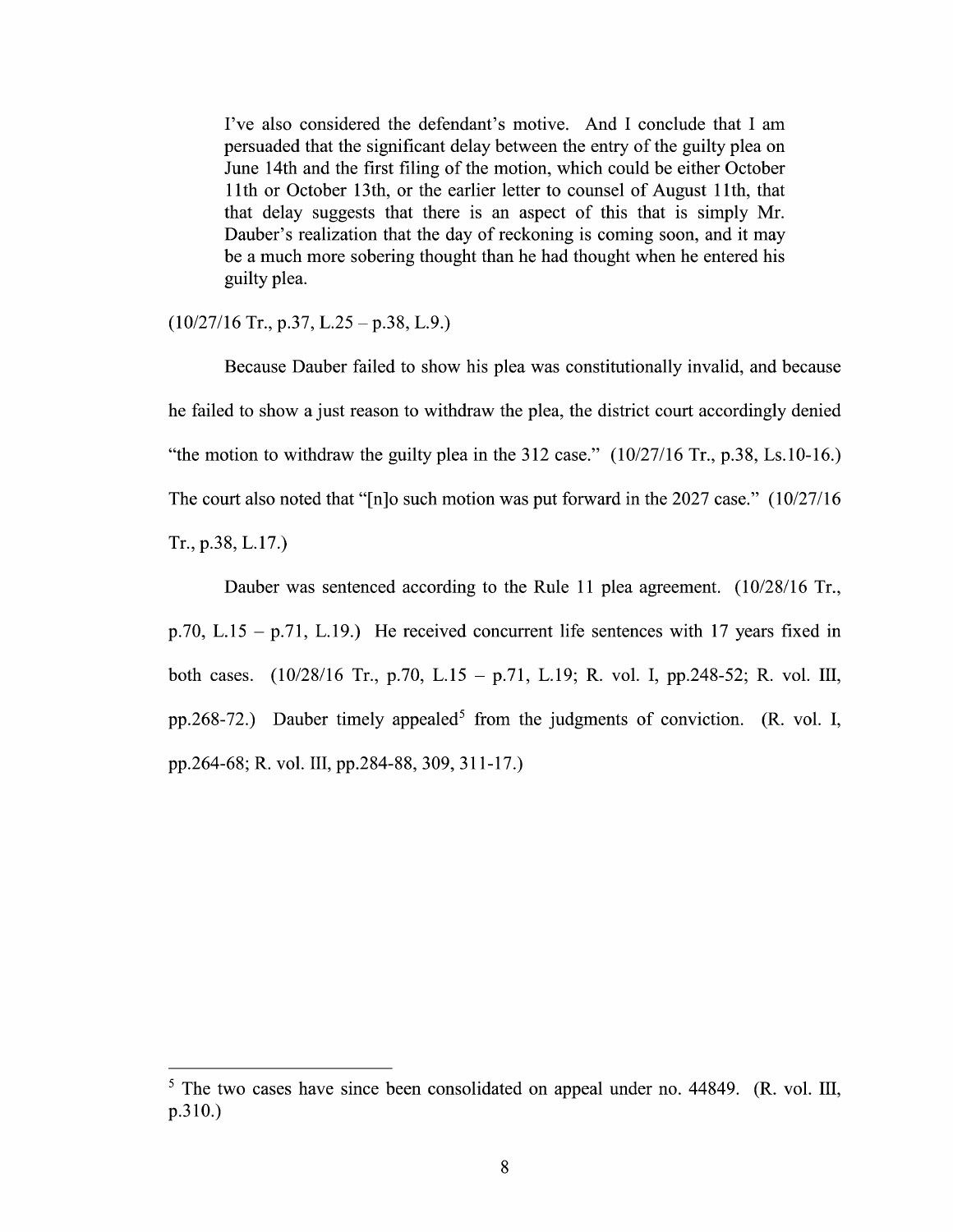#### **ISSUES**

Dauber states the issues on appeal as:

- 1. Did the district court abuse its discretion by denying [Dauber's] plea Withdrawal?
- 2. Was [Dauber's] plea voluntary or coerced?
- 3. Counsel was ineffective[.]

(Appellant's brief, p.5.)

The state rephrases the issues as:

- I. Has Dauber failed to show his knowing, intelligent, and voluntary guilty plea was coerced?
- II. Has Dauber failed to show the district court abused its discretion by denying the motion to withdraw his guilty plea in case CR-14-312?
- III. Has Dauber failed to state a claim of ineffective assistance of counsel, or even if he has, is such a claim not properly before this Court on direct appeal?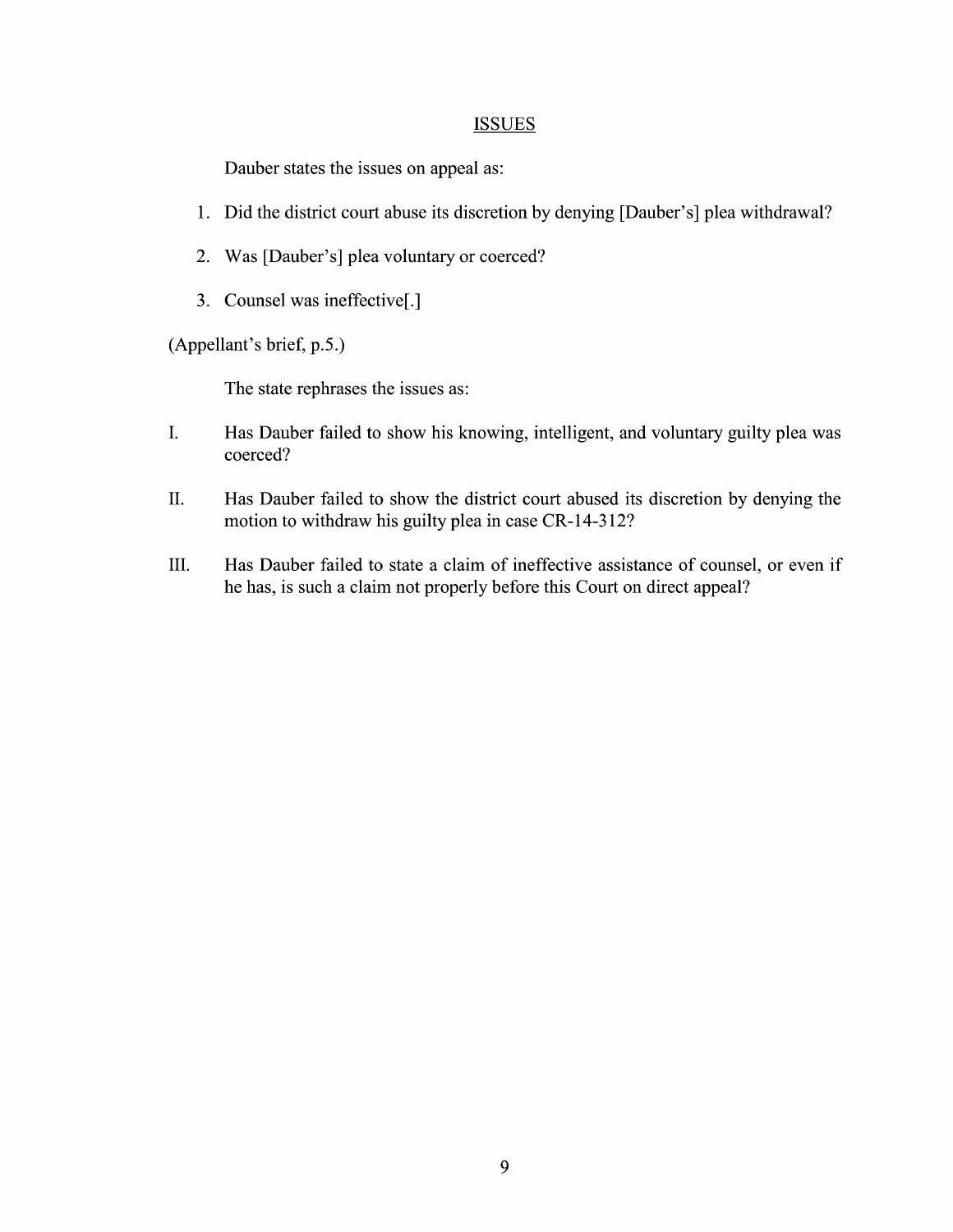#### ARGUMENT

### I. Dauber Fails T0 Show That His Knowing, Voluntary, And Intelligent Guilty Plea Was Coerced

#### A. Introduction

Dauber contends his guilty plea was coerced by the "false threat to prosecute" his ex-wife. (Appellant's brief, p.8.) According to Dauber this purported threat was "unsupported by fact, truth and/or probable cause," and he was deprived 0f due process insofar as a "complete lie" was "used to coerce an un-willing plea." (Appellant's brief, p.9.)

Dauber fails to show any constitutional error. As for the plea in CR-14-2027, Dauber failed to challenge the plea below and has failed to preserve a fundamental error claim 0n appeal. Alternatively, any such claim would fail 0n the merits.

Turning to case CR-14-312, the district court correctly concluded that Dauber's plea was knowing, voluntary, and intelligent. Moreover, the district court correctly found that the agreement not to prosecute Dauber's ex-wife was not unconstitutional coercion.

Alternatively, even if the district court erred by applying the incorrect legal standard to assess coercion, the remedy here would not be outright reversal. Rather, this case should be remanded to the district court for the limited purpose of determining whether the state had probable cause to prosecute Dauber's ex-wife.

#### B. Standard Of Review

Idaho's appellate courts "conduct an independent review 0f the record" when an appellant challenges the "voluntariness of a guilty plea on appeal." State v. Spry,  $127$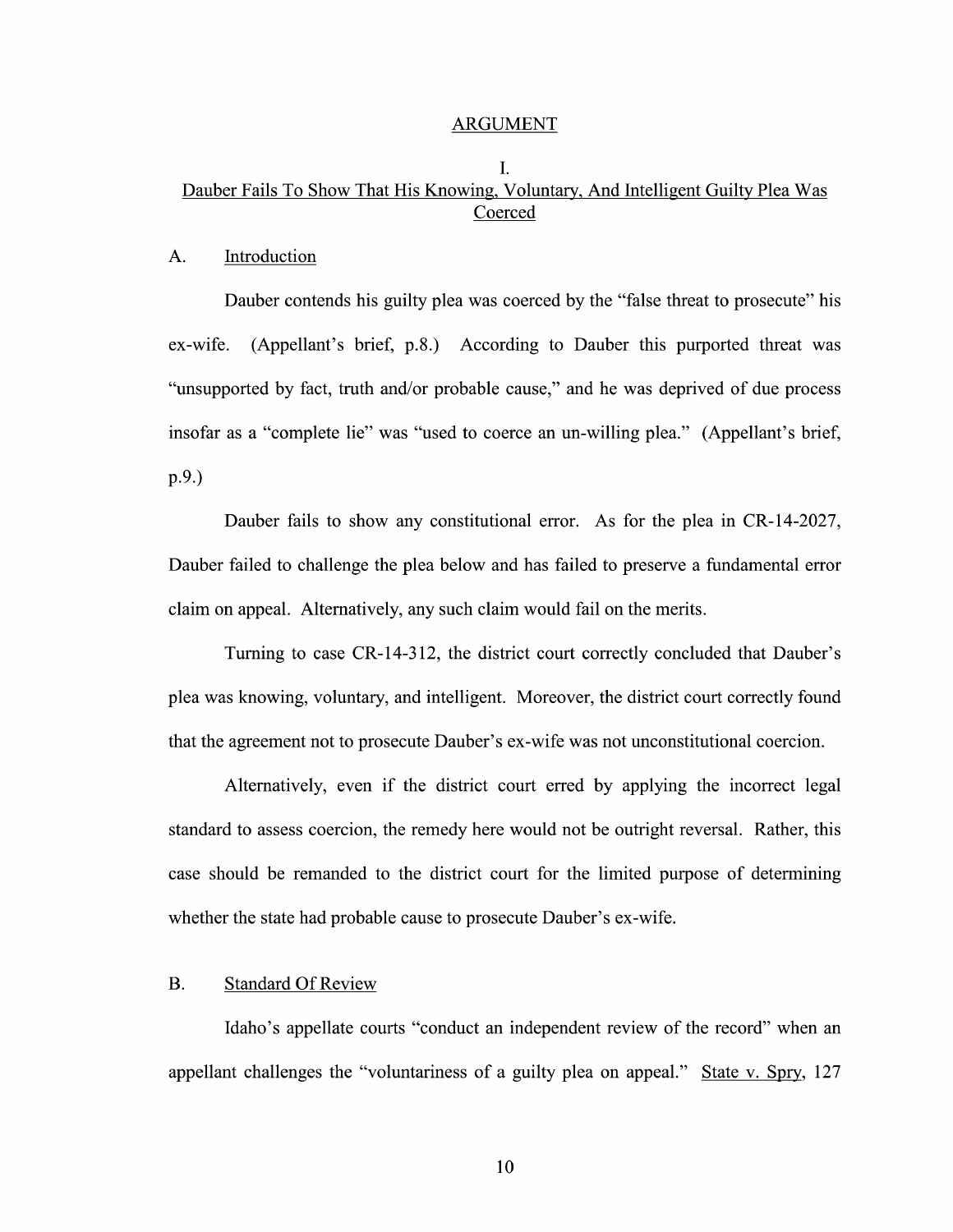Idaho 107, 110, 897 P.2d 1002, 1005 (Ct. App. 1995) (State V. Ayala, 118 Idaho 94, 95, 794 P.2d 1150, 1151 (Ct. App. 1990)). This Court will therefore "consider the totality of the circumstances in determining the voluntariness of a plea."

## C. Dauber Has Failed To Preserve A Fundamental Error Challenge To The Plea In Case CR-14-2027

Dauber does not appear to limit his constitutional claim to either of the two cases consolidated on appeal. (See Appellant's brief.) However, Dauber only successfully raised a challenge to the plea in *one* of his cases below—CR-14-312. (R. vol. II, pp.78-80.) The district court did not accept Dauber's handwritten "motion" to withdraw the plea in CR-14-2027 because the district court would not "receive motions unless they're filed by counsel." (10/25/16 Tr., p.2, Ls.21-23.) As such, Dauber did not successfully raise a challenge to the plea in CR-14-2027 below. (See R. vol. III;  $10/27/16$  Tr., p.38, Ls.14-17.)

Dauber would therefore need to argue fundamental error to attack the constitutionality of the plea in CR-14-2027 for the first time on appeal. State v. Perry, 150 Idaho 209, 226, 245 P.3d 961, 978 (2010). Dauber has not done so. (See Appellant's brief.) Because appellants must raise issues in their opening briefing to preserve issues for appeal, Patterson v. State, Dep't of Health & Welfare, 151 Idaho 310,  $321, 256$  P.3d  $718, 729$  (2011), any claim of fundamental error challenging the plea in CR-14-2027 has not been preserved.

Alternatively, to the extent a fundamental error challenge has been preserved, Dauber plainly fails to meet any of Perry's prongs. 150 Idaho at 228, 245 P.3d at 980. Dauber fails to show the CR-14-2027 plea entry was unconstitutional for the same

11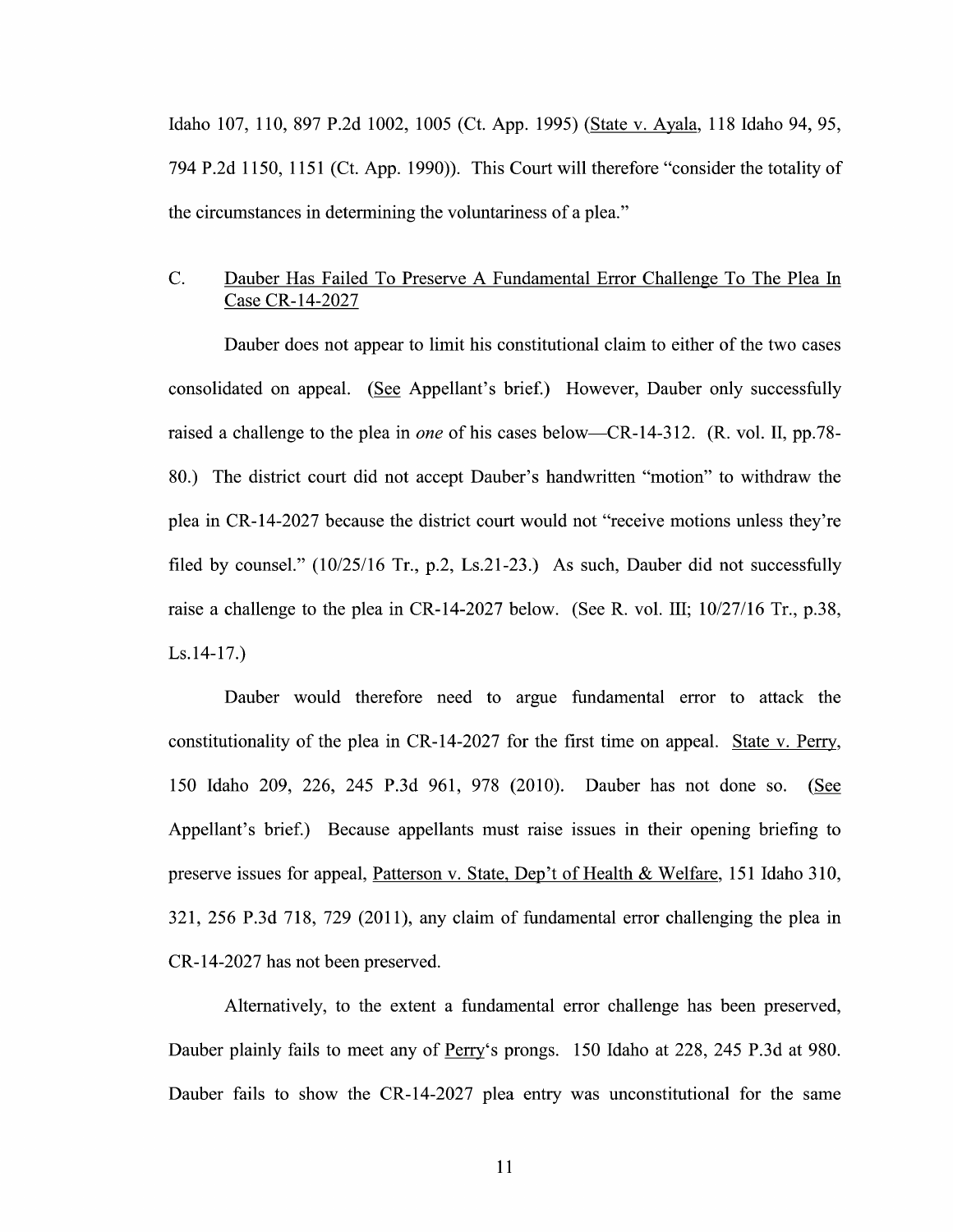reasons he fails to show the CR-14-312 plea entry was unconstitutional, as explained below. Moreover, Dauber fails to meet his burden to show that the record "contain[s] evidence as to whether or not trial counsel made a tactical decision" by never moving to withdraw the plea in CR-14-2027. State v. Miller, No.  $46517$ , slip op. at 3 (Idaho March 15, 2019). Finally, because the district court correctly denied the motion challenging the plea in CR-14-312 (as explained below), any failure to file a similar motion in CR-14-2027 was necessarily harmless.

## D. The Plea Agreement and Plea Colloquy Show That Dauber's Plea Was Knowing, Voluntary, And Intelligent

To pass constitutional muster a plea must be "entered knowingly, intelligently and voluntarily. State v. Mauro, 121 Idaho 178, 180, 824 P.2d 109, 111 (1991). "Whether a plea is voluntary and understood entails inquiry into three areas: (1) Whether the defendant's plea was voluntary in the sense that he understood the nature of the charges and was not coerced; (2) whether the defendant knowingly and intelligently waived his rights to a jury trial, to confront his accusers, and to refrain from incriminating himself; and (3) whether the defendant understood the consequences of pleading guilty." State v. Umphenour, <sup>160</sup> Idaho 503, 507, <sup>376</sup> P.3d 707, <sup>711</sup> (2016) (quoting State V. Colyer, <sup>98</sup> Idaho 32, 34, <sup>557</sup> P.2d 626, <sup>628</sup> (1976)).

After reviewing the guilty plea agreement and plea colloquy the district court concluded that "Mr. Dauber's pleas were entered knowingly and intelligently and voluntarily." (10/27/17 Tr., p.29, Ls.8—10.) This was undoubtedly correct. In the portions of the plea agreement asking "[d]o you understand that no one, including your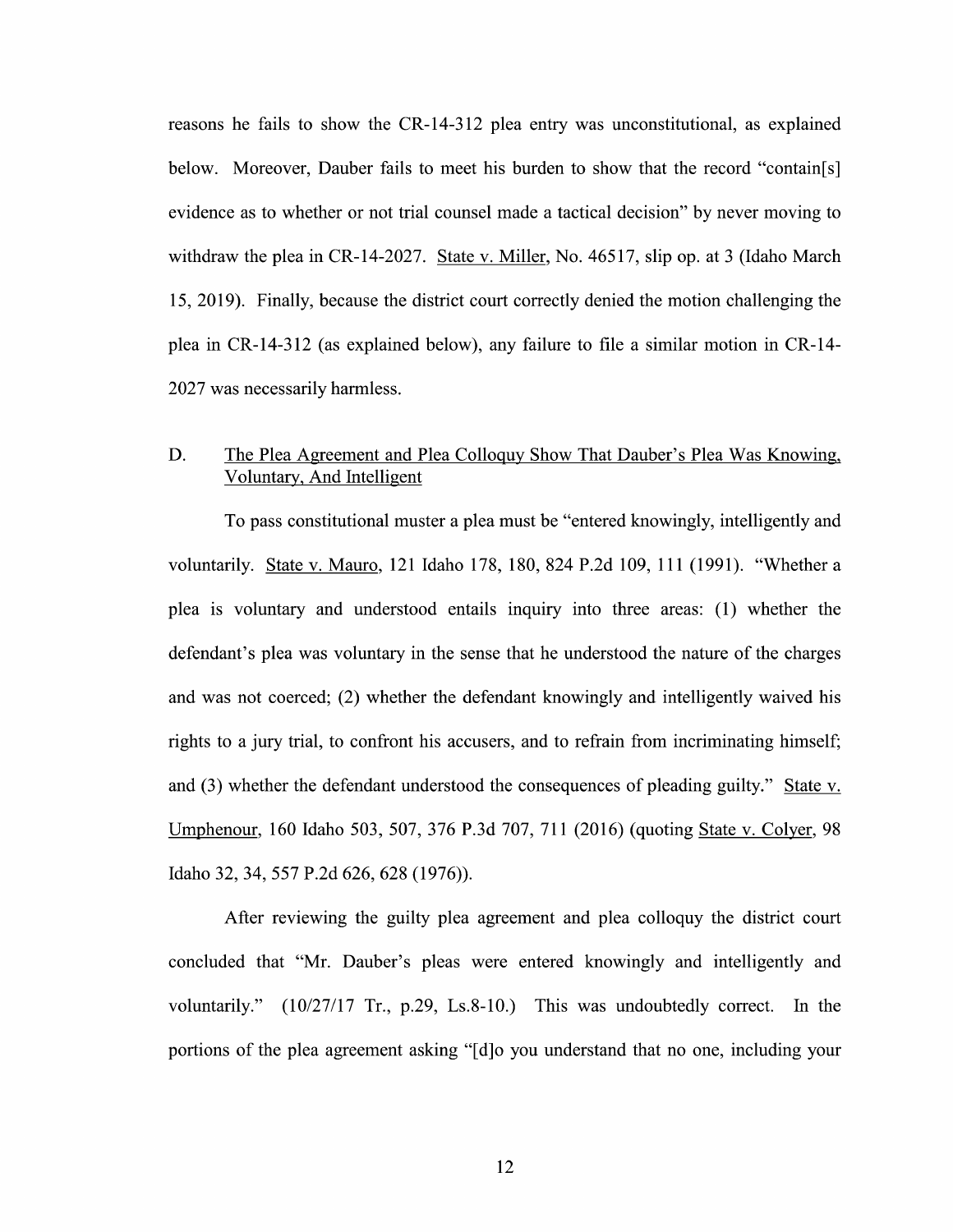attorney, can force you to plead guilty in this case," and "[a]re you entering your plea freely and voluntarily," Dauber circled "YES." (R. V01. I, p.237; R. V01. III, p.252.)

Furthermore, the trial court undertook an exacting and comprehensive plea colloquy to assess Dauber's state of mind and knowledge of the proceedings. (See  $6/14/16$  Tr., p.5, L.12 – p.23, L.1.) The colloquy shows that Dauber was lucid, understood the proceedings that were taking place, and that he was knowingly, intelligently, and voluntarily pleading guilty. (See  $6/14/16$  Tr., p.5, L. 12 – p.23, L.1.)

Dauber readily affirmed he had "sufficient time to think" about his plea and discuss it with his attorneys.  $(6/14/16$  Tr., p.18, Ls.6-11.) He affirmed that he was "satisfied that pleading guilty under the circumstances" was in his "best interest" (6/14/16) Tr.,  $p.19$ , Ls.1-4.) And he affirmed that he had a "full opportunity" to review the transcripts of the grand jury proceeding and the preliminary hearing testimony that formed the factual bases for his plea. (6/14/16 Tr., p.15, Ls.2-10.) Dauber also affirmed that, from his "review of the evidence, specifically with respect" to those transcripts, he was "satisfied that if evidence of that character was presented to a jury in this case and the jury found that evidence was credible, there would be sufficient basis in that evidence for the jury to conclude unanimously that [he was] guilty of second degree murder" in both cases.  $(6/14/16 \text{ Tr.}, p.15, L.17 - p.16, L.2.)$ 

The district court even spent additional time on the issue of potential coercion:

Q: Has anyone threatened you or anyone close to you to get you to plead guilty in this case?

- A: N0, your honor.
- Q: Did you seem to hesitate about that?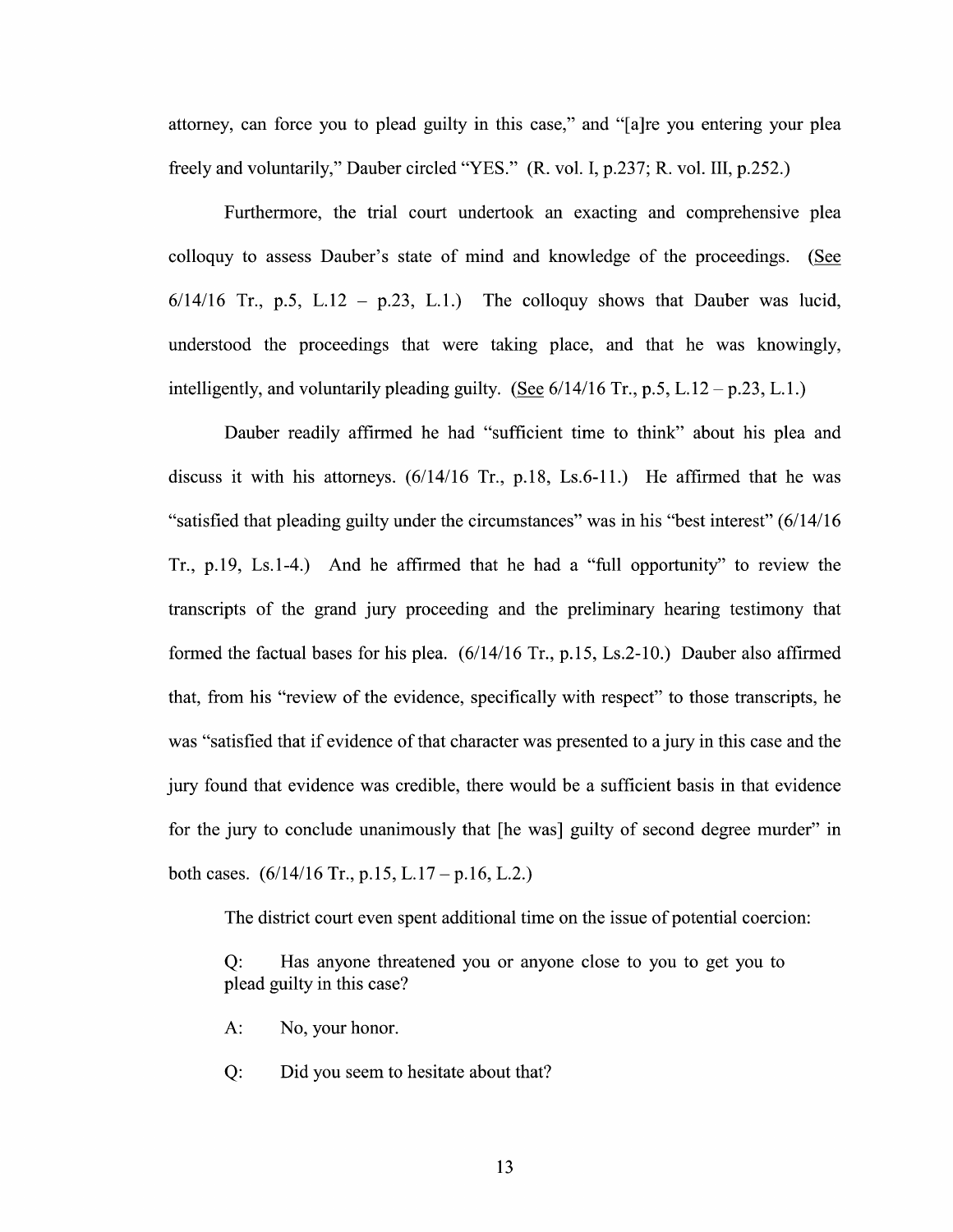A: No, your honor.

#### (6/14/16 Tr., p.14, Ls.8-12.)

Based on the entirety of the plea agreement and plea colloquy the district court had an ample factual basis to conclude that "Mr. Dauber's pleas were entered knowingly and intelligently and voluntarily." (10/27/16 Tr., p.29, Ls.8-10.) Dauber accordingly fails to show that his plea in CR-14-312 was unconstitutional, and fails to show error.

#### E. The Agreement Not T0 Charge Dauber's EX-Wife Was Not Coercive

Dauber's only constitutional claim 0n appeal is that his plea was coerced by the agreement not to prosecute his ex-wife. (See Appellant's brief, pp.8-9.) Idaho precedent makes clear that "[a] plea of guilty is deemed coerced *only* where it is improperly induced by ignorance, fear 0r fraud." State V. Hanslovan, <sup>147</sup> Idaho 530, 537, <sup>211</sup> P.3d 775, <sup>782</sup> (Ct. App. 2008) (emphasis added) (citing Spry, 127 Idaho at 110, 897 P.2d at 1005 (Ct. App. 1995)). Where plea negotiations include state promises about not prosecuting loved ones, such negotiations are not coercive in constitutional sense if the state acts in good faith. Id. at 538, 211 P.3d at 783 (citing Mata v. State, 124 Idaho 588, 594-95, 861 P.2d 1253, 1259-60 (Ct. App. 1993)). The prosecutor acts in good faith when the state declines to prosecute a family member as part of a plea negotiation if that prosecution would have been supported by probable cause. Id., at  $538$  n.8, 211 P.3d at  $783$  n.8; Mata, 124 Idaho at 595, 861 P.2d at 1260.

The district court concluded the agreement not to prosecute Dauber's ex-wife was not an improper threat in large part due to the unusually reliable circumstances in which the agreement came together.  $(10/27/16 \text{ Tr.}, p.34, L.19 - p.36, L.11.)$  This was a correct

14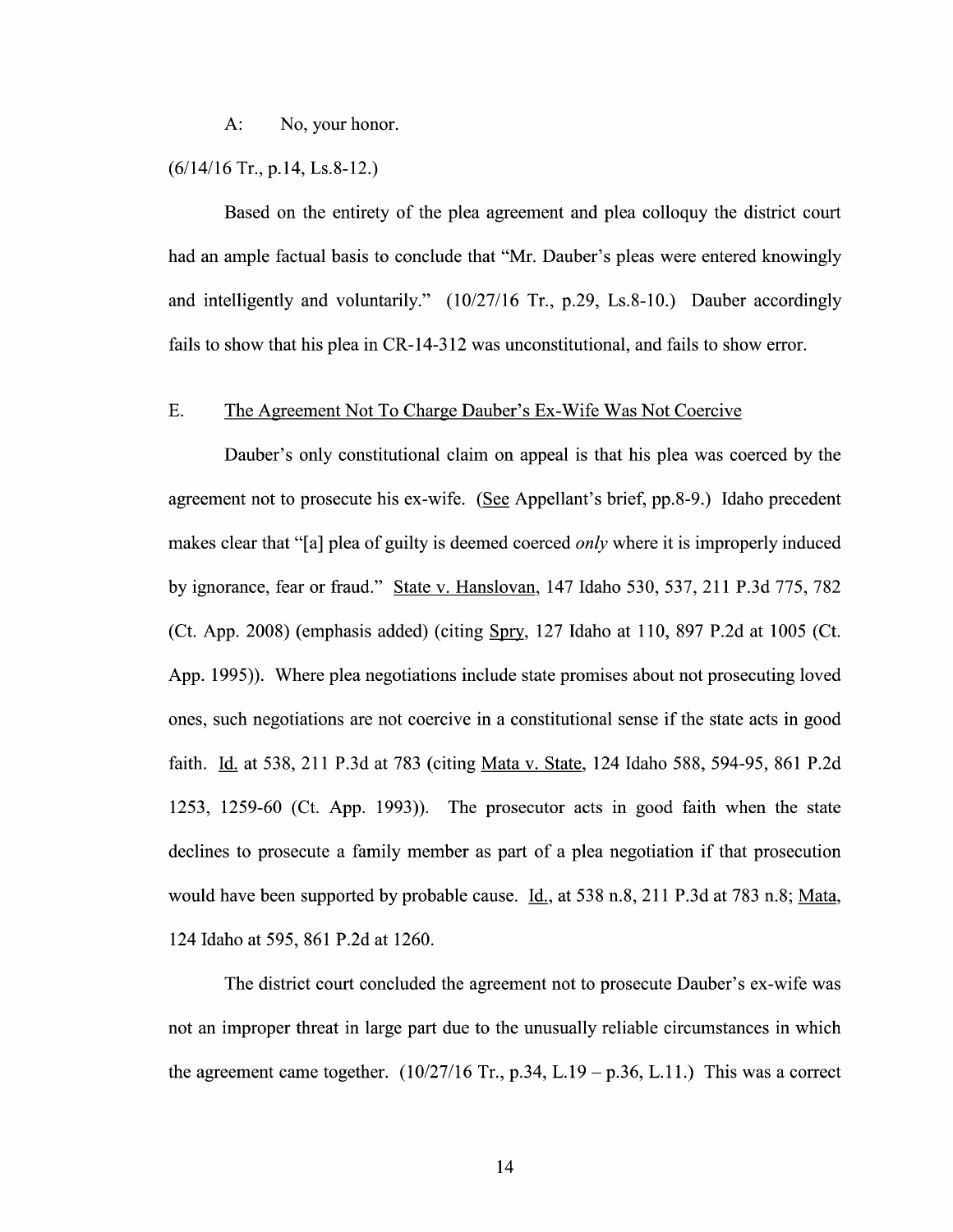application of Idaho precedent, which holds that a "prosecutor's negotiations with the defendant are not per se coercive and will not constitute grounds for challenging the validity of a guilty plea where proper plea negotiation procedures are used." Spry,  $127$ Idaho at 111, 897 P.2d at 1006 (citing State V. Fortin, 124 Idaho 323, 859 P.2d 359 (Ct. App. 1993)).

And here the "plea negotiation procedures" could not have been more proper. As Dauber himself explained it, the state's offer was conveyed by a presiding judge<sup>6</sup> in the midst of a criminal mediation:

When Judge Ryan came back in, he told me that if  $I$  did not take the deal, my wife would be prosecuted for fraud.

I had no means to find out if that was true or not. And afterwards when I did go find out that she didn't—because I had her go down to the Vet center and ask, that she didn't do anything that constitutes fraud.

(10/25/16 Tr., p.18, Ls.19-25.)

One takeaway from Dauber's own recollection, as the district court pointed out, was if the mediating judge was relaying the state's offer, then Dauber would have had counsel present. (See  $10/27/16$  Tr., p.34, Ls.19-22.) And the offer would have been presented in a procedurally proper way, insofar as the court found it had "every confidence that proper plea negotiation procedures were used because they were being managed by Judge Ryan in a judicially authorized criminal mediation under our rules."

Dauber and his attorneys presented differing accounts of who actually conveyed the state's offer; at times it was implied that the FBI, the state, and/or the mediating judge all did so. (Compare  $10/25/16$  Tr., p.10, Ls.1-2 with p.11, L.12 and p.18, Ls.20-21.) But regardless of *who* ultimately relayed the state's offer, Dauber has never shown that the did so. (Compare 10/25/16 1r., p.10, Ls.1-2 with p.11, L.12 and p.18, Ls.20-21.) But<br>regardless of *who* ultimately relayed the state's offer, Dauber has never shown that the<br>district court erred in its finding of *where* proper confines of mediation.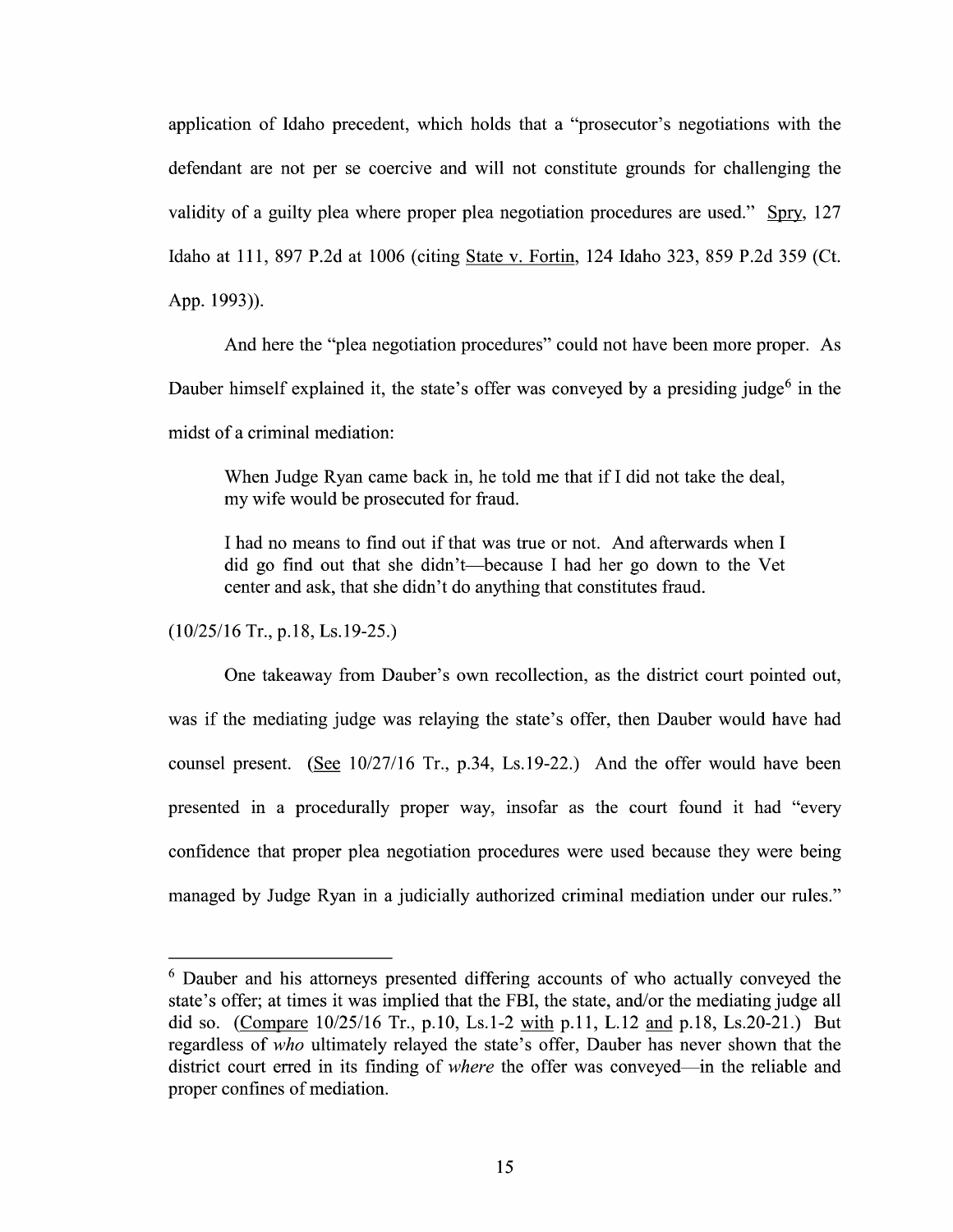$(10/27/16$  Tr., p.36, Ls.8-11.) Finally, the district court concluded any potentially coercive pressures were additionally diminished by the fact that Dauber could exit the mediation at any juncture.  $(10/27/16 \text{ Tr}$ , p.34, L.23 – p.35, L.2.) And this is exactly what happened at one point; as Dauber himself admitted in his affidavit, the first mediation session ended because he "ended the proceedings and stated [he] preferred to go to trial." (R. V01. II, p.203.)

Thus, the district court correctly perceived that the offer not to prosecute Dauber's ex-wife was not a "coercive circumstance<sup>[]</sup> but simply the normal consequences of a negotiation in a criminal process."  $(10/27/16$  Tr., p.34, Ls.4-7.) That process was even more reliable here—insofar as it was mediated by a district court judge, with Dauber's counsel present, with Dauber retaining (and in fact exercising) his ability to walk away at any time.  $(10/27/16$  Tr., p.34, L.19 – p.36, L.11.) The district court thus correctly concluded that the "record does establish that [Dauber] was not coerced."  $(10/27/16 \text{ Tr.})$ p.29, Ls.8-19.) Dauber fails t0 show otherwise on appeal.

F. Alternatively, Even If The District Court Applied The Incorrect Legal Standard In Assessing Whether There Was Coercion, The Proper Relief Would Be A Limited Remand To Determine Probable Cause

The district court correctly concluded there was no coercion.  $(10/27/16 \text{ Tr}, p.29,$ Ls.8-19.) But the state acknowledges that, while the district court cited the correct case law in its discussion of the agreement not to prosecute Dauber's ex-wife, it did not make a specific factual finding that the state had probable cause for prosecuting Dauber's exwife. (See 10/27/16 Tr., pp.35-36 (citing, among other things, Mata, 124 Idaho 588, 861)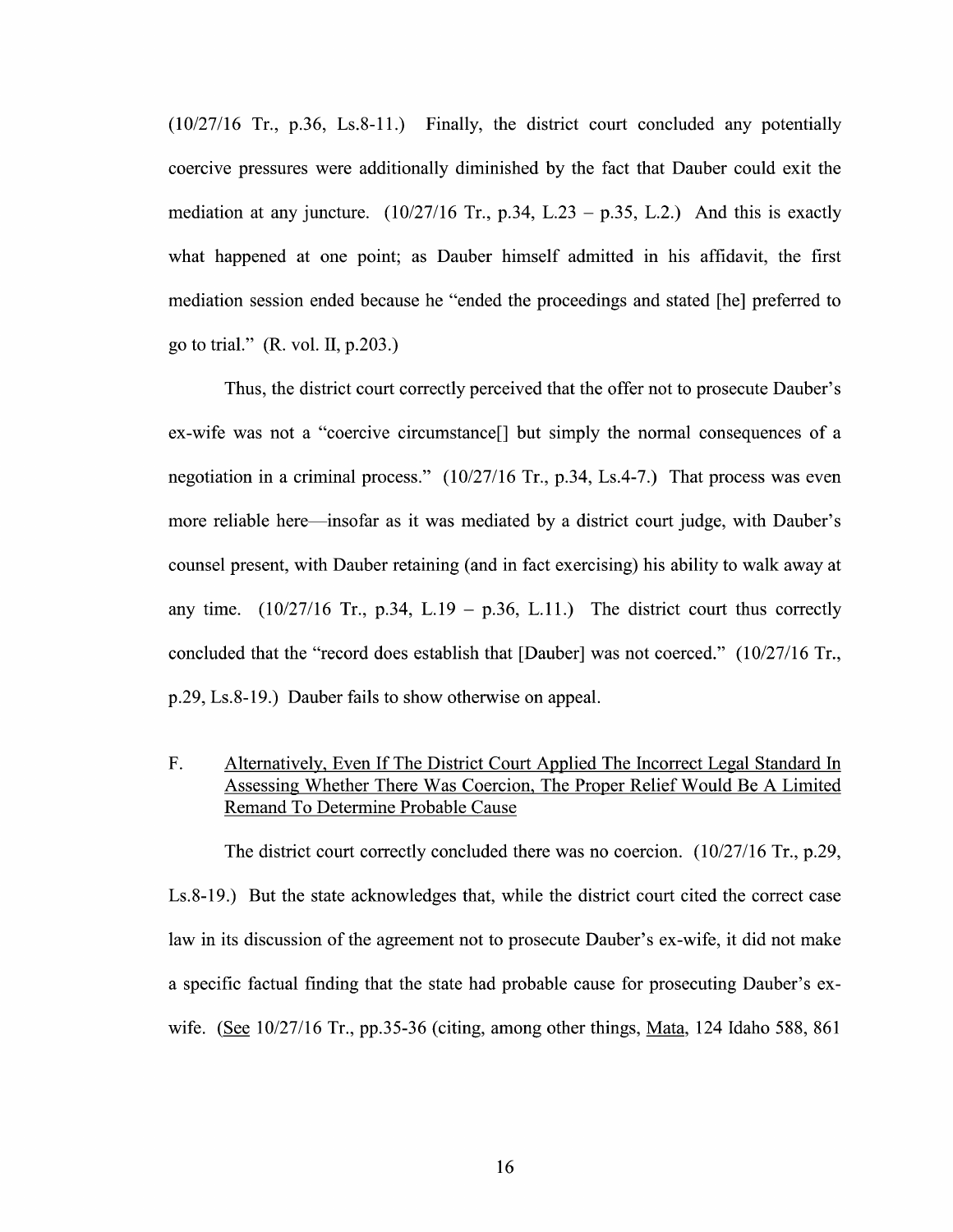P.2d 1253).) On appeal, Dauber argues that the state did not have probable cause t0 charge his ex-wife. (See Appellant's brief,  $p.9.$ )

The state submits that if this Court concludes the district court did not apply the correct legal standard the proper remedy would not be an outright reversal. Rather, the state respectfully suggests that if this Court determines the district court erred, this case should be remanded for the limited purpose of determining Whether the state had probable cause (0r some other objective good-faith basis) for prosecuting Dauber's exwife. See Hanslovan, 147 Idaho at 538 n.8, 211 P.3d at 783 n.8; Mata, 124 Idaho at 595, 861 P.2d at 1260.

Dauber's own briefing alludes that this would be the proper outcome. He cites to

United States V. Wright, where the Court 0f Appeals for the 10th Circuit found that:

At the evidentiary hearing, appellant offered evidence plausibly showing that the prosecution never had the requisite probable cause. In response, the government merely averred that the prosecution had acted in good faith. On this record, there is no evidence from which to conclude that the prosecution had probable cause to indict those persons it allegedly threatened to indict. If the prosecution actually made the alleged threats, the threats caused appellant to plead guilty, and the threats were not supported by probable cause, the prosecution violated appellant's right to due process. We therefore remand to the district court for these factual findings.

43 F.3d 491, 499-500 (10th Cir. 1994) (emphasis added).

Unlike the appellant in Wright, Dauber has never adduced any "evidence plausibly showing that the prosecution never had the requisite probable cause." (E Appellant's brief; see R. vol. II,  $pp.202-07$ .) Instead, he appears to rely only on double hearsay, purportedly relayed from VA employees to his ex-wife to himself, and his own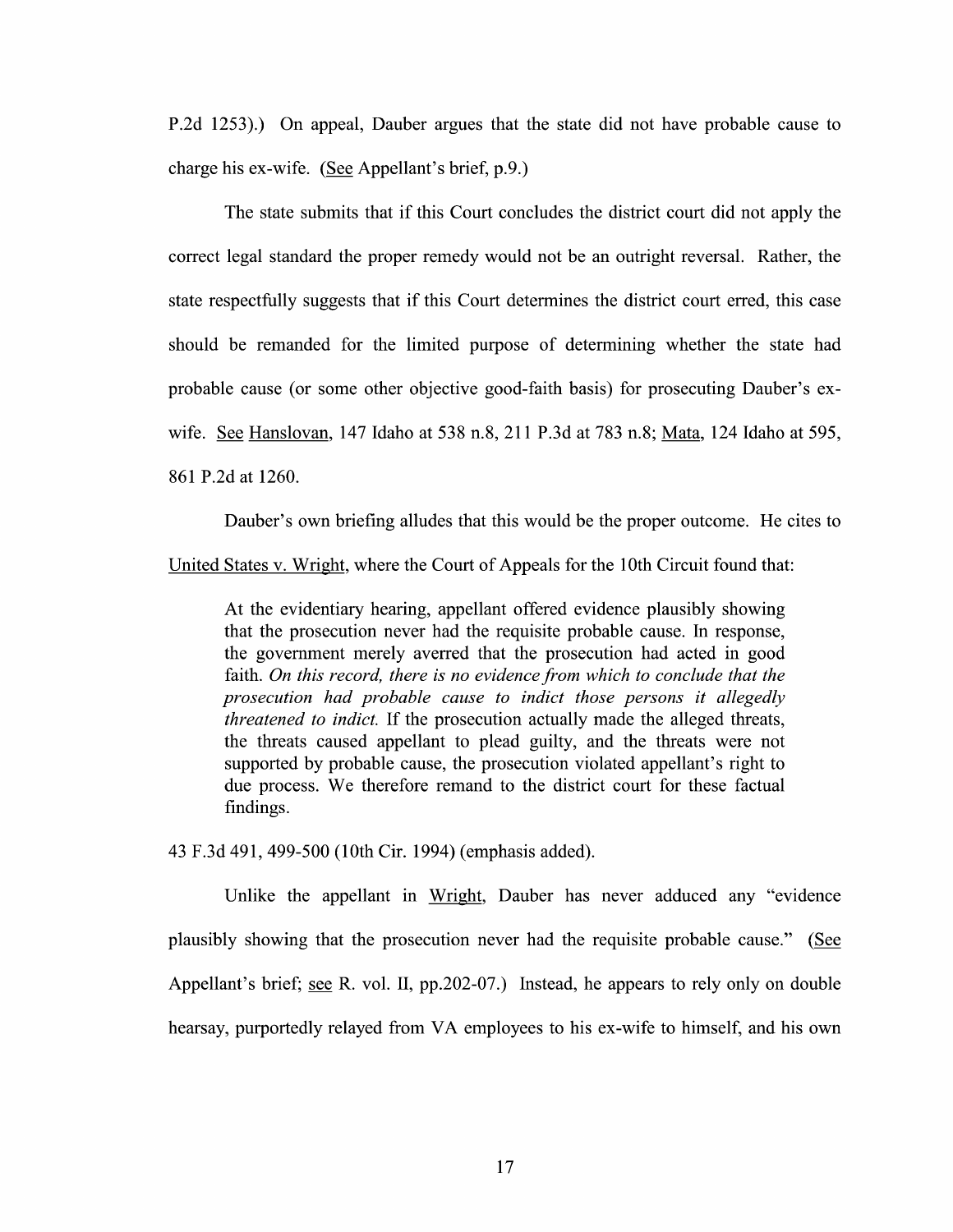armchair legal conclusions that a case against his ex-wife "could not be successful." (See, e.g., R. vol. II, pp.202-03;  $10/25/16$  Tr., p.18, Ls.22-25.)

In any event, should this Court conclude a probable cause determination must be made, then the state respectfully requests this case be remanded to the district court for the limited purpose of making such a finding.

#### II.

## Dauber Fails To Show The District Court Abused Its Discretion By Denying The Motion T0 Withdraw His Guilty Plea In Case CR-14-3 12

#### A. Introduction

Dauber alleges on appeal that the district court abused its discretion by denying his motion to withdraw his guilty plea. (Appellant's brief, pp.6-8.) He appears to again rely on his claim that he was coerced, and additionally claims the district court's finding about his motivation was in error. (Appellant's brief, pp.6-8.)

Dauber fails to show any abuse of discretion. After correctly concluding that Dauber's plea was constitutionally sound, the district court went on to find that Dauber failed to show a "just reason" for withdrawing his plea.  $(10/27/16 \text{ Tr}, p.30, L.1 - p.38,$ L.16.) This conclusion was correct.

Moreover, Dauber only filed a motion to withdraw his plea in one of the consolidated cases on appeal—CR-14-312. (R. V01. II, pp.78-80.) N0 such motion was filed in case CR-14-2027. (See R. vol. III;  $10/27/16$  Tr., p.38, Ls.14-17.) Thus, even if Dauber can show the district court abused its discretion by denying the motion to withdraw the plea in CR-14-312, any such error would have no effect on the plea he entered in CR-14-2027.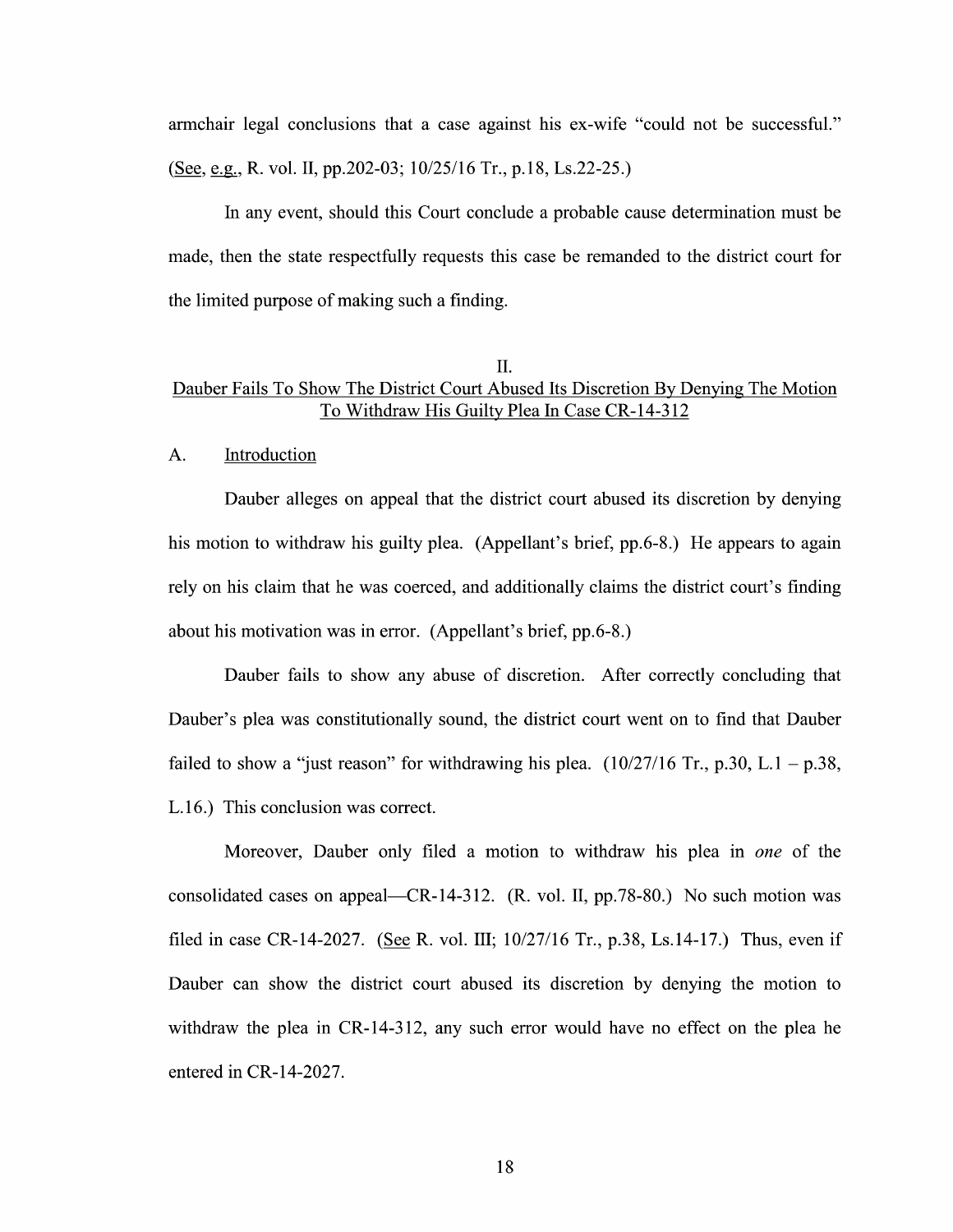#### B. Standard Of Review

The granting or denial of a motion to withdraw a guilty plea is within the discretion of the trial court. Hanslovan, <sup>147</sup> Idaho at 535, 211 P.3d at 780.

## C. The Court Correctly Determined That Dauber Did Not Show A Just Reason To Withdraw His Plea In Case CR-14-3 12

Defendants may move to withdraw a guilty plea prior to sentencing. I.C.  $33(c)$ . But the presentence withdrawal of a guilty plea is not an automatic right. State v. Carrasco, 117 Idaho 295, 298, 787 P.2d 281, 284 (1990); Hanslovan, 147 Idaho at 535, 211 P.3d at 780. The defendant bears the burden of proving, in district court, that the plea should be withdrawn. *Id.*; Griffith v. State, 121 Idaho 371, 374-75, 825 P.2d 94, 97-98 (Ct. App. 1992).

In ruling on a motion to withdraw a guilty plea, the district court must determine, as a threshold matter, whether the plea was entered knowingly, intelligently and voluntarily. Mauro, 121 Idaho at 180, 824 P.2d at 111 (1991); <u>Hanslovan</u>, 147 Idaho at<br>536, 211 P.3d at 781; <u>State v. Rodriguez</u>, 118 Idaho 957, 959, 801 P.2d 1308, 1310 (Ct. App. 1990). If the plea was constitutionally valid, then the court must determine whether other reasons exist to allow the defendant t0 withdraw the plea. Mauro, 121 Idaho at 180, 824 P.2d at 111.

When such a motion is made prior to sentencing the defendant must present a just reason for withdrawing the plea. Hanslovan, 147 Idaho at 535, 211 P.3d at 780. "[T]he good faith, credibility, and weight of the defendant's assertions in support of his motion to withdraw his plea are matters for the trial court to decide." Id. at 537, 211 P.3d at 782. Moreover, where the defendant moves to withdraw his guilty plea before sentencing but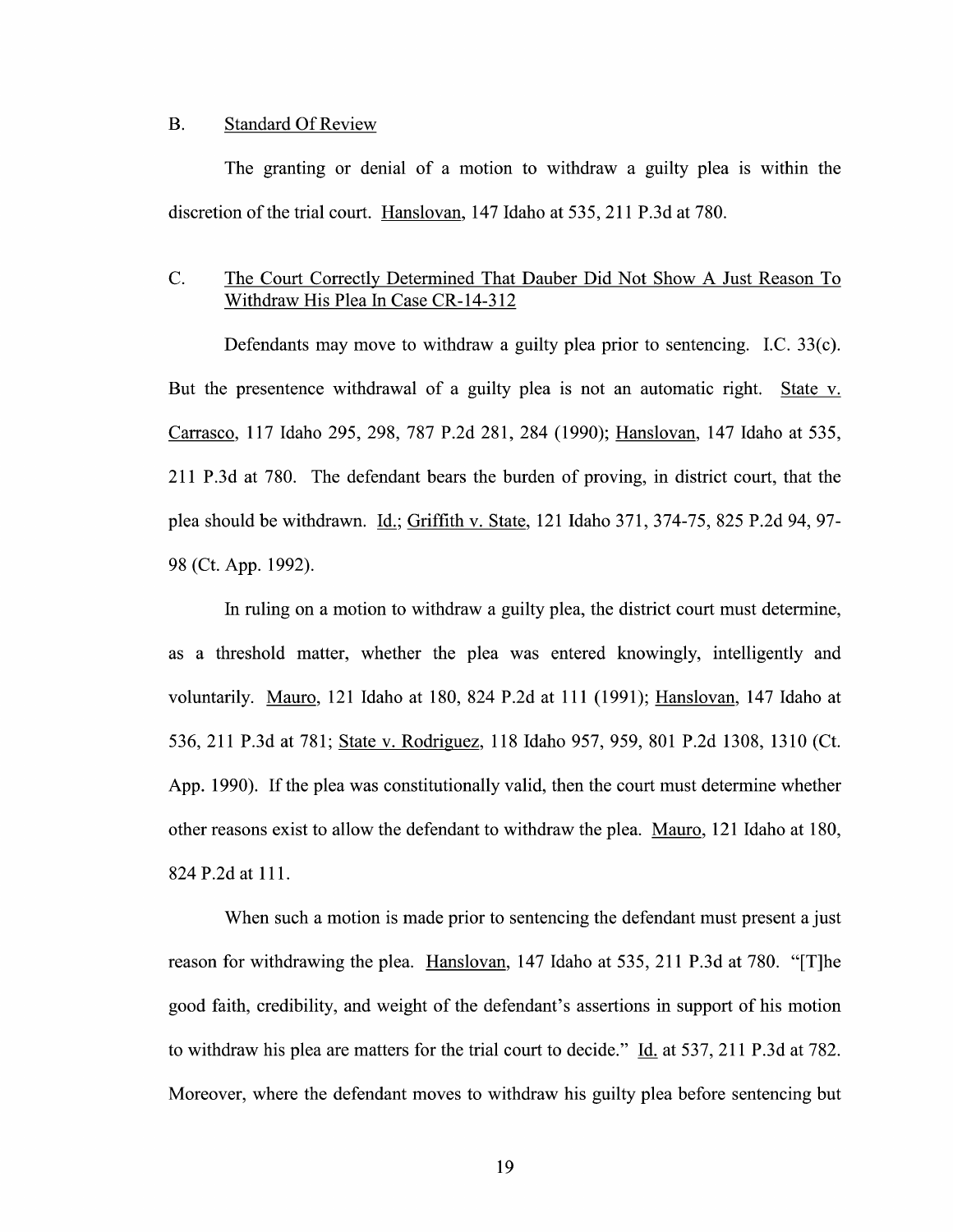after he has read his presentence report or received other information about his probable sentence, the court is to exercise broad discretion, but may temper its liberality by weighing the defendant's apparent motive. State v. Arthur, 145 Idaho 219, 222, 177 P.3d 966, 969 (2008). Ultimately, the decision to grant or deny a motion to withdraw a guilty plea lies in the discretion 0f the district court. Hanslovan, 147 Idaho at 535, 211 P.3d at 780.

The district examined all of Dauber's purported "just reasons" for withdrawing his plea, including his primary contention that the plea was unlawfully coerced.  $(10/27/16$  Tr., p.30, L.1 – p.38, L.16.) It correctly rejected those claims and the state adopts all of its reasoning for doing so on appeal.  $(10/27/16 \text{ Tr}$ , p.30, L.1 – p.38, L.16.)

On appeal, Dauber appears to have abandoned<sup>7</sup> the myriad reasons for withdrawal he raised in his affidavit and exhibits below, save for the two grounds he now appears to explicitly raise: 1) Dauber again cites the state's agreement not to prosecute his ex-wife as a "lie made up by the state," and an unlawful "tactic used to coerce a plea"; and 2) Dauber

 $7$  To preserve arguments on appeal parties must raise issues in their opening briefs. Patterson, 151 Idaho at 321, 256 P.3d at 729. Even if Dauber has preserved any additional claims that the district court abused its discretion in denying his motion to withdraw his plea, the state adopts all the district court's correct conclusions from its denial of Dauber's motion to withdraw his plea. (See  $10/27/16$  Tr., p.30, L.1 – p.38, L.16.) This includes the district court's conclusions that "an assertion 0f innocence in itself is not ... a just reason to permit the withdrawal of a guilty plea," and that here, "a factual basis was admitted by Mr. Dauber and independently found" by the district court before it accepted his plea. (10/27/16 Tr., p.33, Ls.5-10.) That factual basis, set forth in the preliminary hearing transcript (2/20/15 Tr.) and grand jury transcripts (PSI V01. IV, pp.29-91), clearly supported the district court's finding and Dauber's agreement that he was "satisfied that if evidence of that character was presented to a jury in this case and the jury found that evidence was credible, there would be a sufficient basis in that evidence for the jury to conclude unanimously that [he was] guilty of second degree murder" in both cases  $(6/14/16$  Tr., p.15, L.17 – p.16, L.2).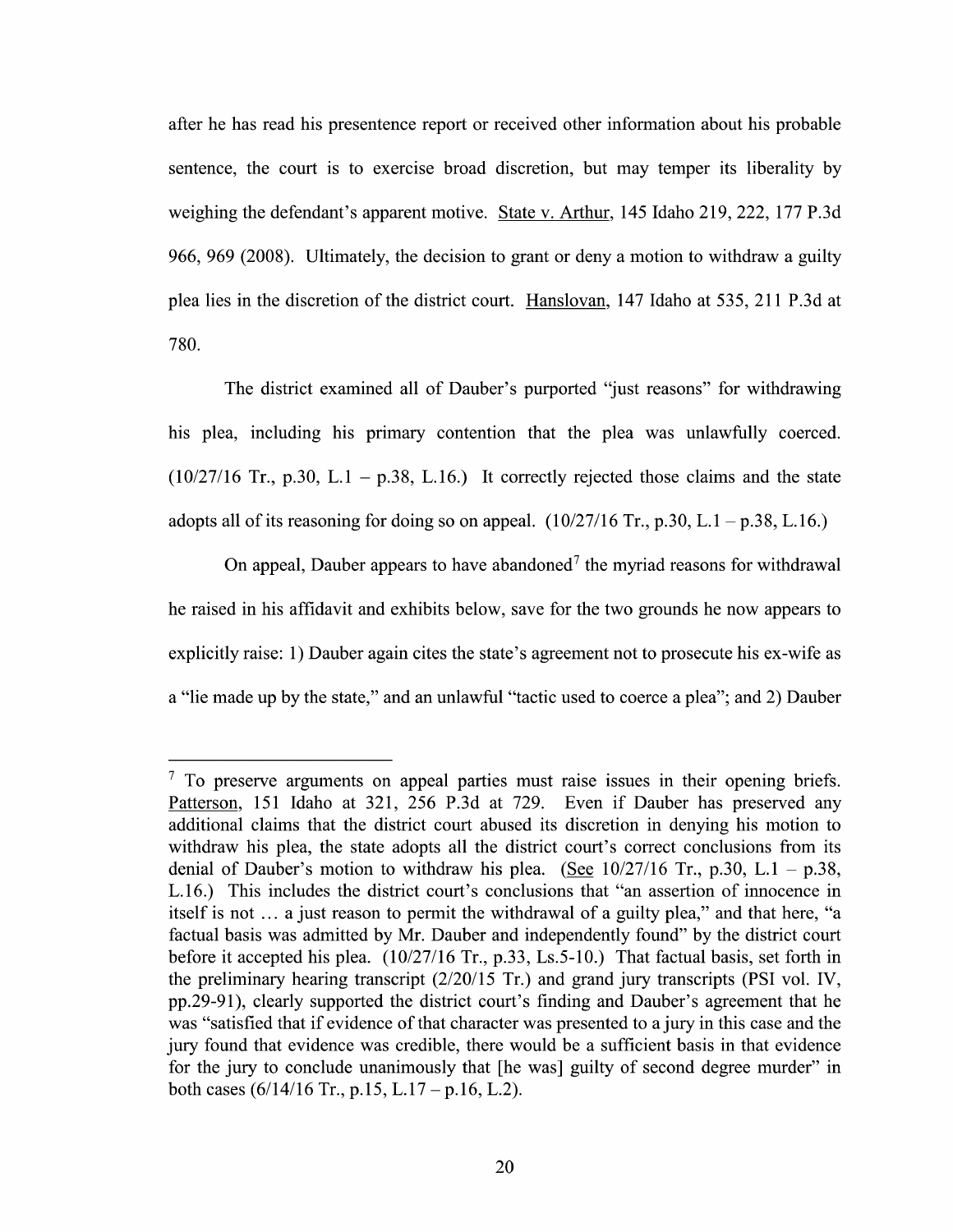argues that the district court wrongly assessed Dauber's motive for seeking to withdraw his plea. (Appellant's brief, pp.6-8.)

As for Dauber's first claim it fails for the reasons already discussed above. The agreement not to prosecute Dauber's ex-wife was not coercive in a constitutional sense, and for those same reasons, it did not "rise<sup>[]</sup> to the level of just reason" to withdraw the plea. (10/27/16 Tr., p.36, Ls.12-14.)

Second, regarding the court's conclusions about Dauber's motives, the court correctly identified that because Dauber "knew what the sentence would be" the court could "temper its liberality by weighing the defendant's apparent motive" in filing the motion. (10/27/16 Tr., p.31, Ls.3-14.)

"[T]he good faith, credibility, and weight of the defendant's assertions in support of his motion to withdraw his plea are matters for the trial court to decide." Hanslovan, 147 Idaho at 537, 211 P.3d at 782. And here, the district court correctly assessed that the delay between the plea and the motion to withdraw "suggest[ed] that there is an aspect of this that is simply Mr. Dauber's realization that the day 0f reckoning is coming soon, and it may be a much more sobering thought than he had thought when he entered his guilty plea." (10/27/16 Tr., p.38, Ls.1-9.)

On appeal Dauber fails t0 show error. He maligns the court's logic as "reaching at best," because, as he apparently sees it, concerns about improper motivation would only apply where a defendant "learn[s] of something" in the PSI or elsewhere "that would cause the court to give a harsher sentence." (Appellant's brief, p.6.)

This fails to address the point. The lengthy delay between the plea and the sentencing suggested that the motivation for the motion was not coercion (which, one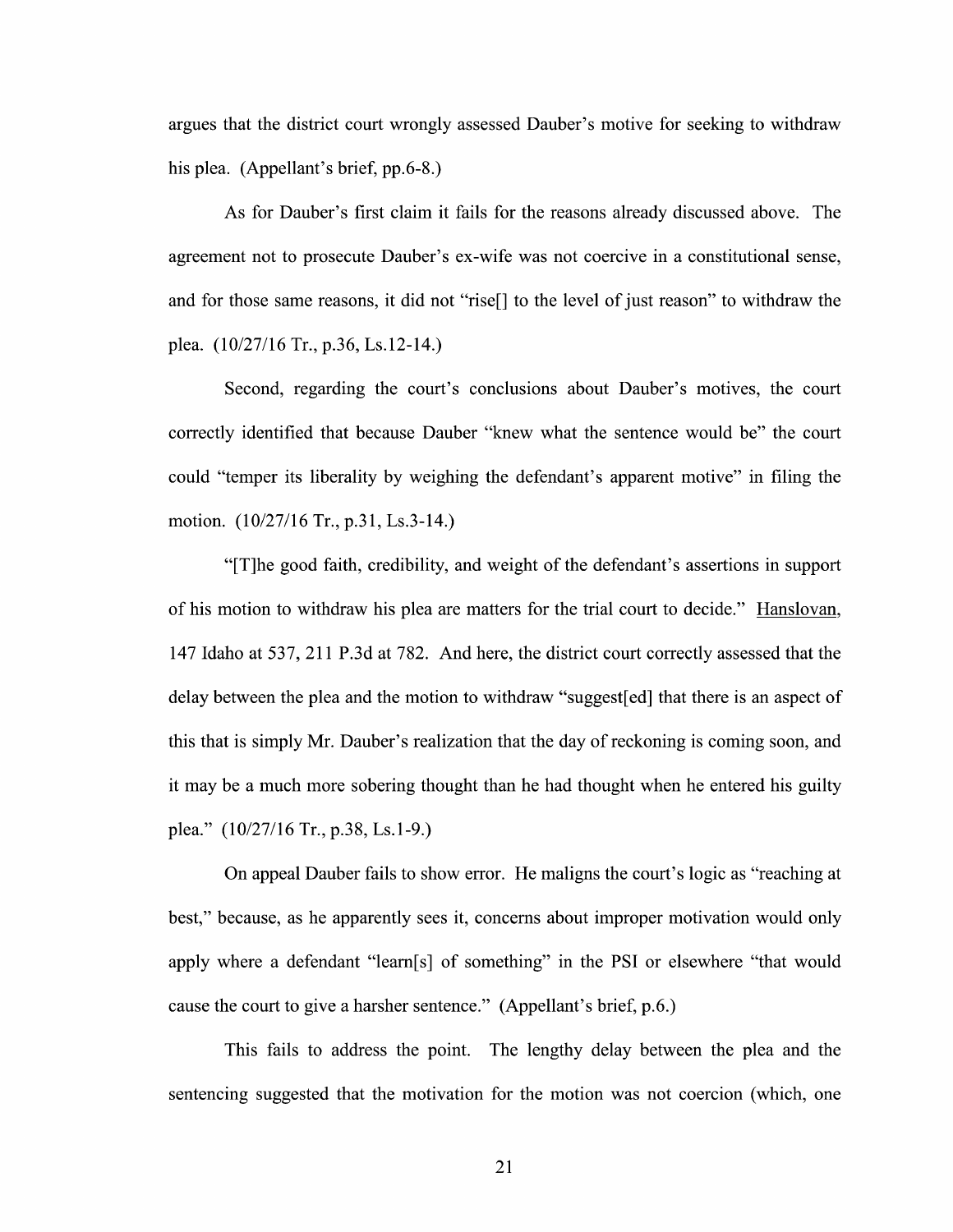imagines, would have been brought to the district court's attention soon after such a plea had been unlawfully extracted). Instead, the months-long delay, culminating in the filing of a motion to withdraw some 11 days before the sentencing hearing (see R. vol. II, p.78), tended to imply that Dauber had simply developed a case of buyer's remorse. Because the district court was entitled to assess Dauber's all-too-apparent motive with tempered liberality, its common-sense conclusion Dauber was motivated by his looming "day of reckoning" was proper.  $(10/27/16$  Tr., p.37, L.25 – p.38, L.9.) Dauber accordingly fails to show the district court abused its discretion when it denied his motion to withdraw his plea in light of his motivations.

D. Irrespective Of The Court's Decision On The Motion To Withdraw The Plea, Dauber Fails To Show An Abuse Of Discretion In Case CR-14-2027 Because Dauber Never Filed A Motion To Withdraw His Plea In That Case

The district court specifically pointed out that it was denying Dauber's motion to withdraw his plea in case  $CR-14-314$ , but with respect to case  $CR-14-2027$ , Dauber never filed such a motion:

But I don't find that that apparent motive would be a sufficient reason to determine any of the things that have been proffered are just reasons to permit the Withdrawal of the guilty plea.

In any event, I have considered these matters and I have exercised my discretion, and I deny the motion to withdraw in the 312 case.

No such motion was put forward in the 2027 case.

(10/27/16 Tr., p.38, Ls.10-17 (emphasis added).)

And while Dauber sent a letter to the district court purporting to be a motion to withdraw his plea in case CR-14-2027 (see R. vol. II, pp.205-06), the district court did not accept it as filing because it would not "receive motions unless they're filed by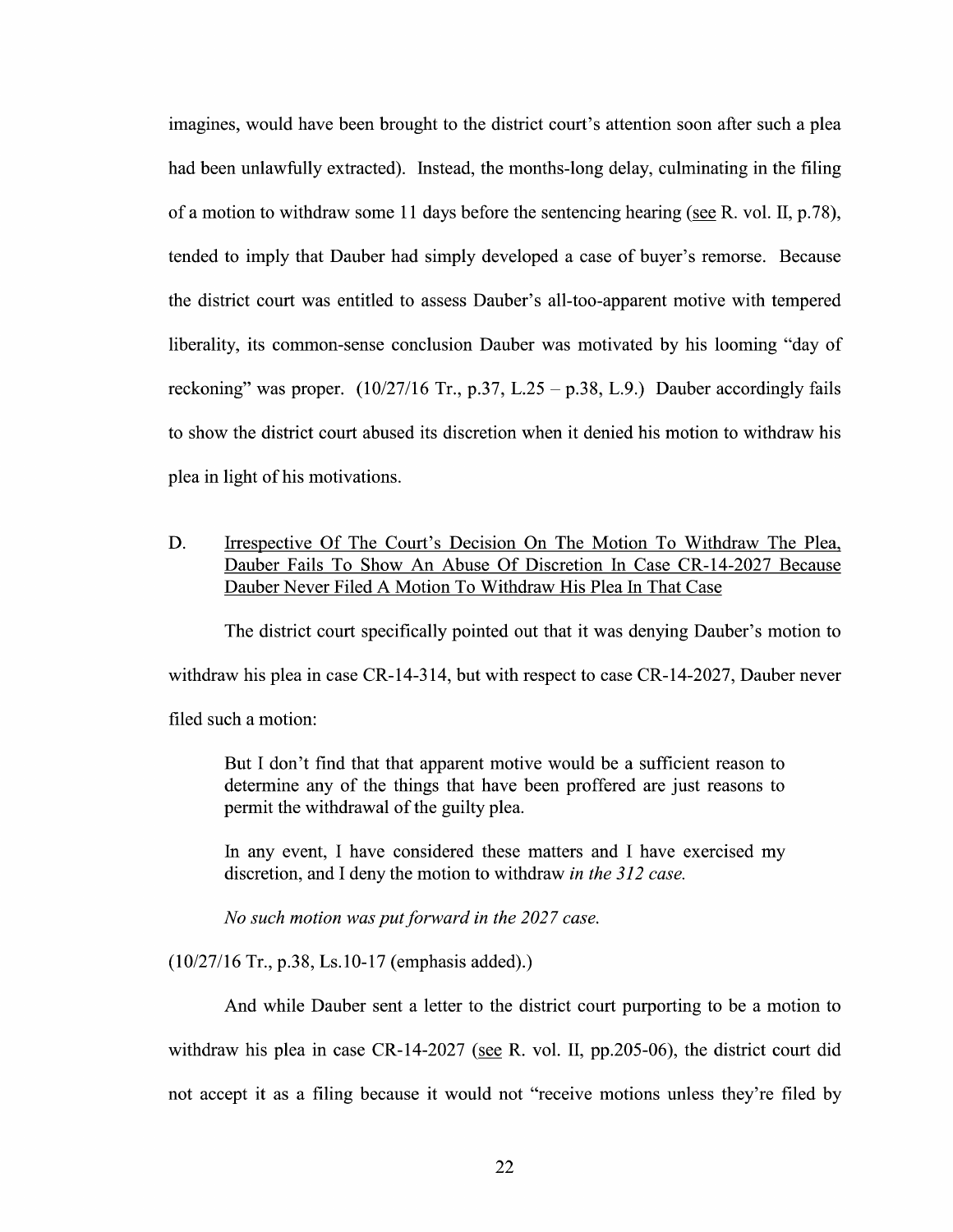counsel" (10/27/16 Tr., p.2, Ls.21-23). The letter itself was eventually attached as an exhibit to the motion in case CR-14-31. (R. vol. II, pp. 205-06.) But it was never *itself* filed in case CR-14-2027—nor was any other motion to withdraw a plea ever filed in case CR-14-2027. (See R. vol. III; 10/27/16 Tr., p.38, Ls.15-17.)

Thus, even if this court concludes the district court erred by denying the motion to withdraw Dauber's plea that would not affect the plea in case CR-14-2027. Because Dauber never moved to withdraw his plea in case CR-14-2027, Dauber necessarily fails to show the district court abused its discretion With respect to that case.

## III. Dauber Has Failed To State A Claim Of Ineffective Assistance Of Counsel; And Even Assuming He Has Sufficiently Articulated Such A Claim It Is Not Properly Before This Court On Direct Appeal

Parties must "identify legal issues and provide authorities supporting the arguments in the opening brief" to be considered by this Court, Patterson, 151 Idaho at 321, 256 P.3d at 729; see also State v. Zichko, 129 Idaho 259, 263, 923 P.2d 966, 970  $(1996)$  (holding that a party waives an issue on appeal if argument or authority is lacking). Pro se litigants "are held to the same standards and rules as those represented by an attorney." Twin Falls Ctv. V. Coates, 139 Idaho 442, 445, 80 P.3d 1043, 1046 (2003).

Dauber has failed to state a viable claim of ineffective assistance of counsel. He simply states that "counsel was ineffective" because they "failed to litigate the falsified  $3<sup>rd</sup>$  party threat against" his ex-wife. (Appellant's brief, p.9.) But he does not say what exactly counsel should have done, Why their purported failure was deficient, or how or why it prejudiced him. (See Appellant's brief,  $p.9$ .)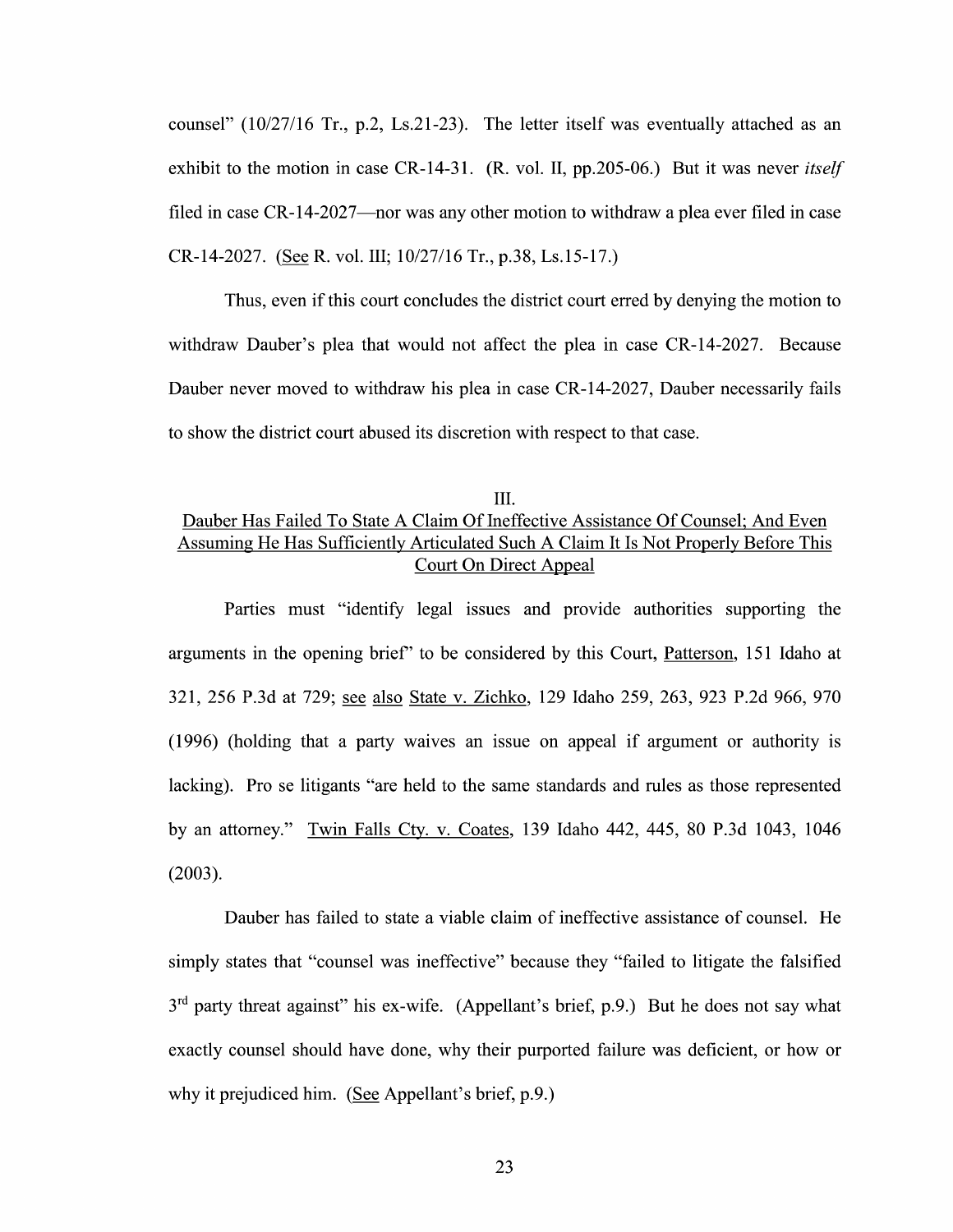Nor does Dauber's lone, unexplained citation to Kimmelman V. Morrison, 477 U.S. 365 (1986), shed any light on this claim. In Kimmelman, trial counsel failed to file a suppression motion in time, "not due t0 strategic considerations," but because he was unaware there was a search. Id. at 385. Trial counsel was unaware of the search "because he had conducted no pretrial discovery"; moreover, he failed to conduct discovery not because he forgot t0 do so, but because he "belie[ved] that the State was obliged to take the initiative and turn over all 0f its inculpatory evidence to the defense and that the Victim's preferences would determine whether the State proceeded t0 trial after an indictment had been returned." Id.

There, counsel's performance—which amounted to a "total failure to conduct pretrial discovery, and one as to which counsel offered only implausible explanations"—was obviously deficient performance. Li. at 386. Kimmelman is inapplicable here because Dauber has not explained what "litigation" he expected counsel to pursue, why it was deficient for them not to do so, or what difference it would have made. (See Appellant's brief,  $p.9$ .) Thus, Dauber has failed to state a claim of ineffective assistance of counsel.

And even if Dauber has assembled a prima facie claim of ineffective assistance of counsel he is unable to press that claim on direct appeal. "By attempting to bring this claim 0n direct appeal Without first properly presenting the issue to the district court," Dauber has "failed to make a necessary evidentiary record and deprived the State of any opportunity to develop an evidentiary record on this issue." State v. Gomez, 127 Idaho 327, 329, <sup>900</sup> P.2d 803, <sup>805</sup> (Ct. App. 1995). This is precisely Why Idaho's appellate courts "have frequently declined to consider claims of ineffective assistance of counsel on direct appeal."  $\underline{Id}$  at 329-30, 900 P.2d at 805-06. "Because of [the] inability to resolve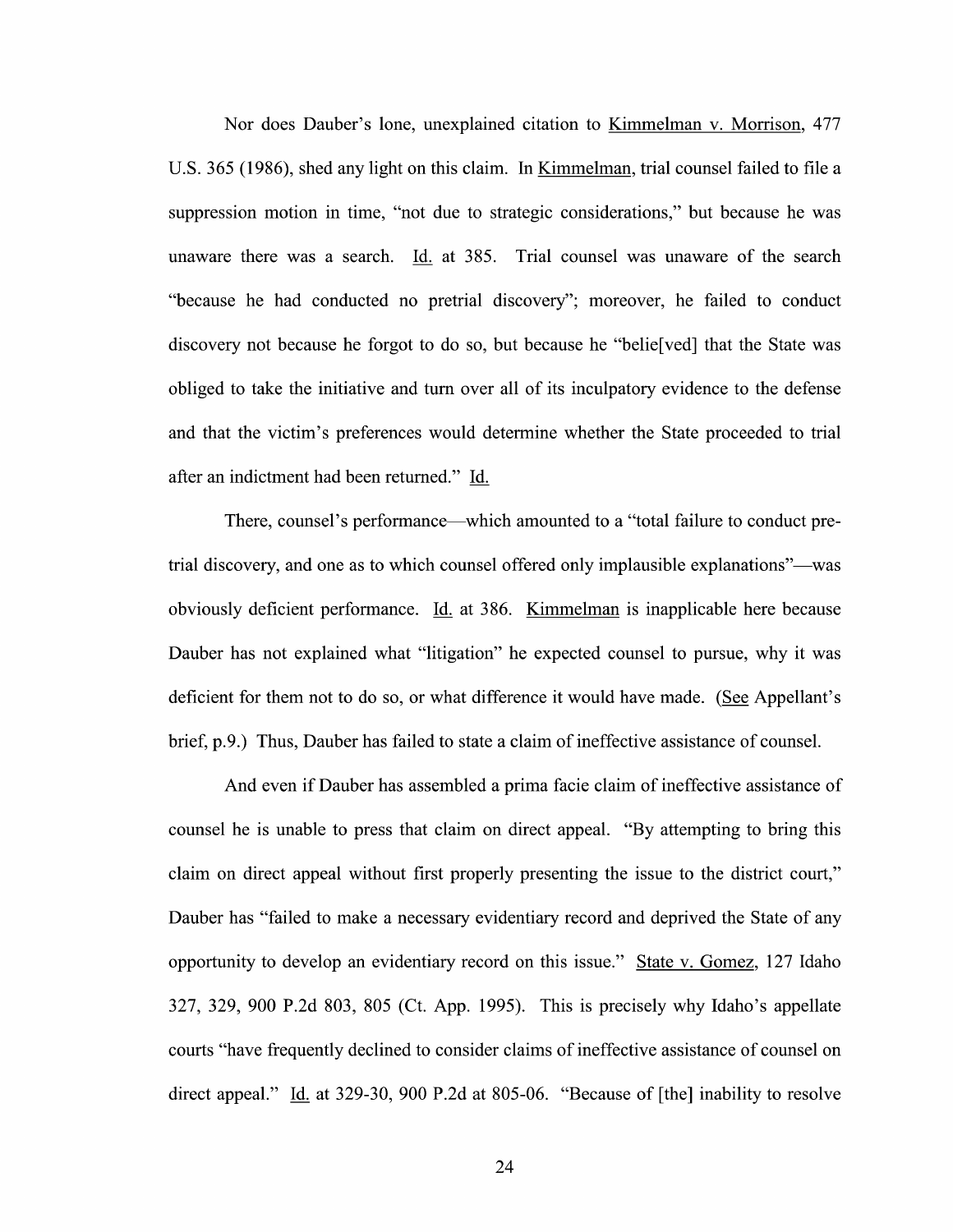such claims on the record of the criminal proceedings," Idaho's appellate courts have instead "suggested that such claims be pursued by application for post-conviction relief." Id.; see also State v. Mitchell, 124 Idaho 374, 376, 859 P.2d 972, 974 (Ct. App. 1993); State v. Marks, 119 Idaho 64, 66, 803 P.2d 565, 567 (Ct. App. 1991); State v. Steele, 118 Idaho 793, 795, <sup>800</sup> P.2d 680, <sup>682</sup> (Ct. App. 1990); State V. Munoz, <sup>118</sup> Idaho 742, 745, 800 P.2d 138, 141 (Ct. App. 1990); State V. Darbin, 109 Idaho 516, 523, 708 P.2d 921, 928 (Ct. App. 1985).

In light of the applicable standards Dauber failed to state a claim of ineffective assistance of counsel. Moreover, because such a claim is not properly before this Court on direct appeal in any event, this claim should likewise be dismissed.

#### **CONCLUSION**

The state respectfully requests this Court affirm the judgments of conviction and affirm the district court's order denying Dauber's motion to withdraw his plea. Alternatively, should this Court conclude the district court erred in its analysis of the constitutionality of the pleas, the state respectfully requests this Court remand these cases for the limited purpose of determining probable cause.

DATED this 23rd day of April, 2019.

/s/ Kale D. Gans KALE D. GANS Deputy Attorney General